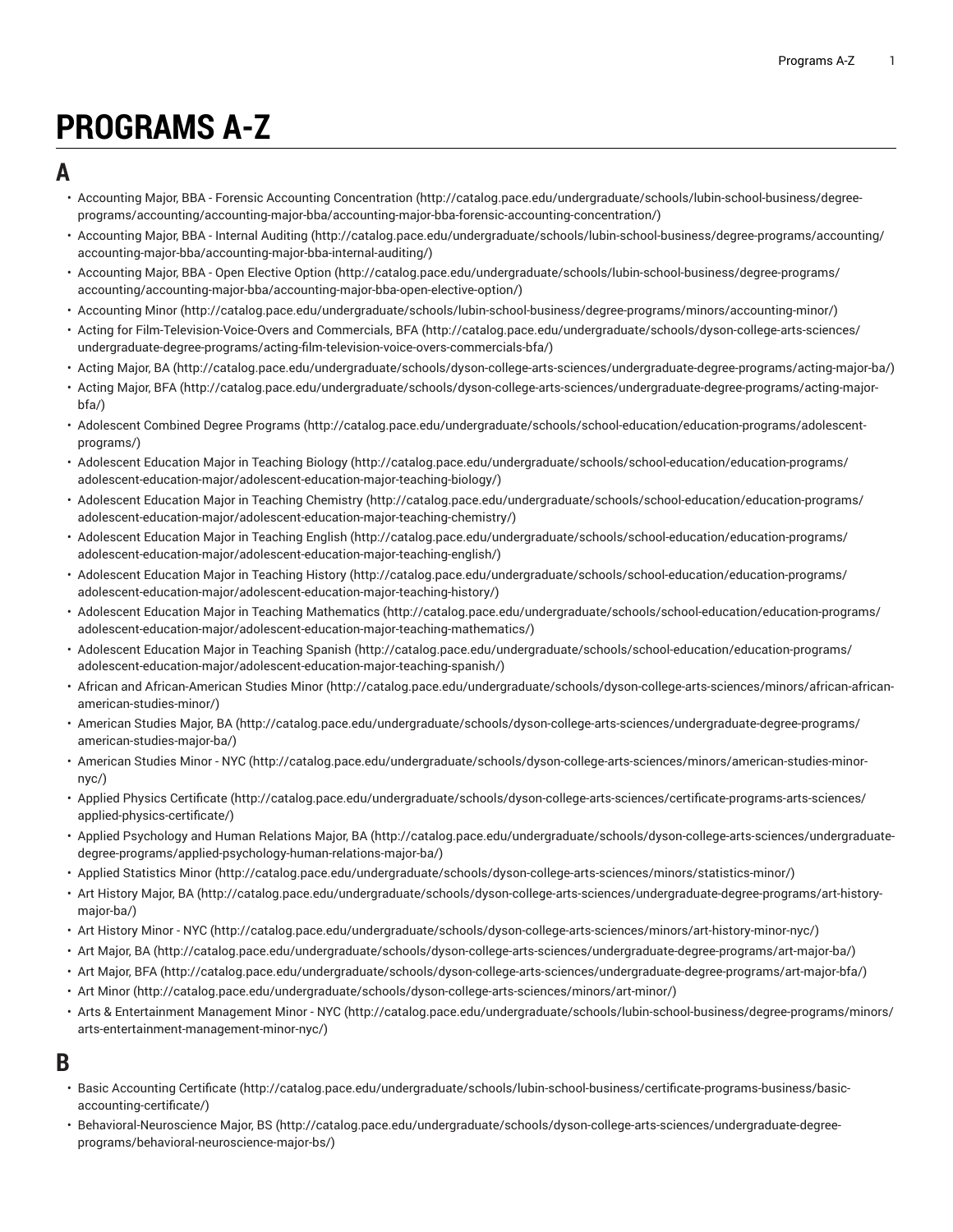- [Biochemistry](http://catalog.pace.edu/undergraduate/schools/dyson-college-arts-sciences/undergraduate-degree-programs/biochemistry-major-bs/) Major, BS ([http://catalog.pace.edu/undergraduate/schools/dyson-college-arts-sciences/undergraduate-degree-programs/](http://catalog.pace.edu/undergraduate/schools/dyson-college-arts-sciences/undergraduate-degree-programs/biochemistry-major-bs/) [biochemistry-major-bs/\)](http://catalog.pace.edu/undergraduate/schools/dyson-college-arts-sciences/undergraduate-degree-programs/biochemistry-major-bs/)
- Biological [Psychology](http://catalog.pace.edu/undergraduate/schools/dyson-college-arts-sciences/undergraduate-degree-programs/biological-psychology-major-ba/) Major, BA ([http://catalog.pace.edu/undergraduate/schools/dyson-college-arts-sciences/undergraduate-degree-programs/](http://catalog.pace.edu/undergraduate/schools/dyson-college-arts-sciences/undergraduate-degree-programs/biological-psychology-major-ba/) [biological-psychology-major-ba/\)](http://catalog.pace.edu/undergraduate/schools/dyson-college-arts-sciences/undergraduate-degree-programs/biological-psychology-major-ba/)
- Biology Joint [Programs](http://catalog.pace.edu/undergraduate/schools/dyson-college-arts-sciences/joint-degree-science-programs-institutions/biology-joint-programs/) ([http://catalog.pace.edu/undergraduate/schools/dyson-college-arts-sciences/joint-degree-science-programs-institutions/](http://catalog.pace.edu/undergraduate/schools/dyson-college-arts-sciences/joint-degree-science-programs-institutions/biology-joint-programs/) [biology-joint-programs/](http://catalog.pace.edu/undergraduate/schools/dyson-college-arts-sciences/joint-degree-science-programs-institutions/biology-joint-programs/))
- [Biology](http://catalog.pace.edu/undergraduate/schools/dyson-college-arts-sciences/undergraduate-degree-programs/biology-major-ba/) Major, BA [\(http://catalog.pace.edu/undergraduate/schools/dyson-college-arts-sciences/undergraduate-degree-programs/biology-major](http://catalog.pace.edu/undergraduate/schools/dyson-college-arts-sciences/undergraduate-degree-programs/biology-major-ba/)[ba/](http://catalog.pace.edu/undergraduate/schools/dyson-college-arts-sciences/undergraduate-degree-programs/biology-major-ba/))
- [Biology](http://catalog.pace.edu/undergraduate/schools/dyson-college-arts-sciences/undergraduate-degree-programs/biology-major-bs/) Major, BS [\(http://catalog.pace.edu/undergraduate/schools/dyson-college-arts-sciences/undergraduate-degree-programs/biology-major](http://catalog.pace.edu/undergraduate/schools/dyson-college-arts-sciences/undergraduate-degree-programs/biology-major-bs/)[bs/](http://catalog.pace.edu/undergraduate/schools/dyson-college-arts-sciences/undergraduate-degree-programs/biology-major-bs/))
- [Biology Minor \(http://catalog.pace.edu/undergraduate/schools/dyson-college-arts-sciences/minors/biology-minor/\)](http://catalog.pace.edu/undergraduate/schools/dyson-college-arts-sciences/minors/biology-minor/)
- [Biology/Environmental](http://catalog.pace.edu/undergraduate/schools/dyson-college-arts-sciences/accelerated-combined-undergraduate-graduate-ba-bs-masters-juris-doctor-programs/biology-environmental-science-bs-ms/) Science, BS/MS [\(http://catalog.pace.edu/undergraduate/schools/dyson-college-arts-sciences/accelerated-combined](http://catalog.pace.edu/undergraduate/schools/dyson-college-arts-sciences/accelerated-combined-undergraduate-graduate-ba-bs-masters-juris-doctor-programs/biology-environmental-science-bs-ms/)[undergraduate-graduate-ba-bs-masters-juris-doctor-programs/biology-environmental-science-bs-ms/](http://catalog.pace.edu/undergraduate/schools/dyson-college-arts-sciences/accelerated-combined-undergraduate-graduate-ba-bs-masters-juris-doctor-programs/biology-environmental-science-bs-ms/))
- Business [Administration](http://catalog.pace.edu/undergraduate/schools/lubin-school-business/degree-programs/combined-degrees/business-administration-bba-law-juris-doctor-jd/) Combined, BBA/Law, Juris Doctor, JD ([http://catalog.pace.edu/undergraduate/schools/lubin-school-business/degree](http://catalog.pace.edu/undergraduate/schools/lubin-school-business/degree-programs/combined-degrees/business-administration-bba-law-juris-doctor-jd/)[programs/combined-degrees/business-administration-bba-law-juris-doctor-jd/](http://catalog.pace.edu/undergraduate/schools/lubin-school-business/degree-programs/combined-degrees/business-administration-bba-law-juris-doctor-jd/))
- [Business Administration, BBA/MBA \(http://catalog.pace.edu/undergraduate/schools/lubin-school-business/degree-programs/combined-degrees/](http://catalog.pace.edu/undergraduate/schools/lubin-school-business/degree-programs/combined-degrees/business-admisinstration-bba-mba/) [business-admisinstration-bba-mba/](http://catalog.pace.edu/undergraduate/schools/lubin-school-business/degree-programs/combined-degrees/business-admisinstration-bba-mba/))
- Business [Analytics](http://catalog.pace.edu/undergraduate/schools/lubin-school-business/degree-programs/minors/business-analytics-ba-minor-nyc/) (BA) Minor NYC ([http://catalog.pace.edu/undergraduate/schools/lubin-school-business/degree-programs/minors/business](http://catalog.pace.edu/undergraduate/schools/lubin-school-business/degree-programs/minors/business-analytics-ba-minor-nyc/)[analytics-ba-minor-nyc/\)](http://catalog.pace.edu/undergraduate/schools/lubin-school-business/degree-programs/minors/business-analytics-ba-minor-nyc/)
- [Business Analytics, BBA](http://catalog.pace.edu/undergraduate/schools/lubin-school-business/degree-programs/business-analytics-bba/) (<http://catalog.pace.edu/undergraduate/schools/lubin-school-business/degree-programs/business-analytics-bba/>)
- Business [Economics](http://catalog.pace.edu/undergraduate/schools/dyson-college-arts-sciences/undergraduate-degree-programs/business-economics-major-bs/) Major, BS [\(http://catalog.pace.edu/undergraduate/schools/dyson-college-arts-sciences/undergraduate-degree-programs/](http://catalog.pace.edu/undergraduate/schools/dyson-college-arts-sciences/undergraduate-degree-programs/business-economics-major-bs/) [business-economics-major-bs/](http://catalog.pace.edu/undergraduate/schools/dyson-college-arts-sciences/undergraduate-degree-programs/business-economics-major-bs/))
- [Business Minor for Non-Business Students](http://catalog.pace.edu/undergraduate/schools/lubin-school-business/degree-programs/minors/business-minor-non-business-students/) ([http://catalog.pace.edu/undergraduate/schools/lubin-school-business/degree-programs/minors/](http://catalog.pace.edu/undergraduate/schools/lubin-school-business/degree-programs/minors/business-minor-non-business-students/) [business-minor-non-business-students/](http://catalog.pace.edu/undergraduate/schools/lubin-school-business/degree-programs/minors/business-minor-non-business-students/))

#### **C**

- [Chemistry](http://catalog.pace.edu/undergraduate/schools/dyson-college-arts-sciences/undergraduate-degree-programs/chemistry-major-bs/) Major, BS ([http://catalog.pace.edu/undergraduate/schools/dyson-college-arts-sciences/undergraduate-degree-programs/chemistry](http://catalog.pace.edu/undergraduate/schools/dyson-college-arts-sciences/undergraduate-degree-programs/chemistry-major-bs/)[major-bs/\)](http://catalog.pace.edu/undergraduate/schools/dyson-college-arts-sciences/undergraduate-degree-programs/chemistry-major-bs/)
- [Chemistry](http://catalog.pace.edu/undergraduate/schools/dyson-college-arts-sciences/minors/chemistry-minor/) Minor [\(http://catalog.pace.edu/undergraduate/schools/dyson-college-arts-sciences/minors/chemistry-minor/\)](http://catalog.pace.edu/undergraduate/schools/dyson-college-arts-sciences/minors/chemistry-minor/)
- [Classical](http://catalog.pace.edu/undergraduate/schools/dyson-college-arts-sciences/minors/classical-medieval-studies-minor/) and Medieval Studies Minor ([http://catalog.pace.edu/undergraduate/schools/dyson-college-arts-sciences/minors/classical-medieval](http://catalog.pace.edu/undergraduate/schools/dyson-college-arts-sciences/minors/classical-medieval-studies-minor/)[studies-minor/\)](http://catalog.pace.edu/undergraduate/schools/dyson-college-arts-sciences/minors/classical-medieval-studies-minor/)
- Combined BBA Public [Accounting/MS](http://catalog.pace.edu/undergraduate/schools/lubin-school-business/degree-programs/accounting/combined-bba-mba-bba-ms-degree-programs-cpa-qualifying/combined-bba-public-accounting-ms-financial-management-program/) Financial Management Program ([http://catalog.pace.edu/undergraduate/schools/lubin-school-business/](http://catalog.pace.edu/undergraduate/schools/lubin-school-business/degree-programs/accounting/combined-bba-mba-bba-ms-degree-programs-cpa-qualifying/combined-bba-public-accounting-ms-financial-management-program/) [degree-programs/accounting/combined-bba-mba-bba-ms-degree-programs-cpa-qualifying/combined-bba-public-accounting-ms-financial](http://catalog.pace.edu/undergraduate/schools/lubin-school-business/degree-programs/accounting/combined-bba-mba-bba-ms-degree-programs-cpa-qualifying/combined-bba-public-accounting-ms-financial-management-program/)[management-program/\)](http://catalog.pace.edu/undergraduate/schools/lubin-school-business/degree-programs/accounting/combined-bba-mba-bba-ms-degree-programs-cpa-qualifying/combined-bba-public-accounting-ms-financial-management-program/)
- Combined BBA Public [Accounting/MS](http://catalog.pace.edu/undergraduate/schools/lubin-school-business/degree-programs/accounting/combined-bba-mba-bba-ms-degree-programs-cpa-qualifying/combined-bba-public-accounting-ms-taxation-program/) Taxation Program [\(http://catalog.pace.edu/undergraduate/schools/lubin-school-business/degree](http://catalog.pace.edu/undergraduate/schools/lubin-school-business/degree-programs/accounting/combined-bba-mba-bba-ms-degree-programs-cpa-qualifying/combined-bba-public-accounting-ms-taxation-program/)[programs/accounting/combined-bba-mba-bba-ms-degree-programs-cpa-qualifying/combined-bba-public-accounting-ms-taxation-program/](http://catalog.pace.edu/undergraduate/schools/lubin-school-business/degree-programs/accounting/combined-bba-mba-bba-ms-degree-programs-cpa-qualifying/combined-bba-public-accounting-ms-taxation-program/))
- Combined BBA/MBA Program in Public [Accounting \(http://catalog.pace.edu/undergraduate/schools/lubin-school-business/degree-programs/](http://catalog.pace.edu/undergraduate/schools/lubin-school-business/degree-programs/accounting/combined-bba-mba-bba-ms-degree-programs-cpa-qualifying/combined-bba-mba-program-public-accounting/) [accounting/combined-bba-mba-bba-ms-degree-programs-cpa-qualifying/combined-bba-mba-program-public-accounting/\)](http://catalog.pace.edu/undergraduate/schools/lubin-school-business/degree-programs/accounting/combined-bba-mba-bba-ms-degree-programs-cpa-qualifying/combined-bba-mba-program-public-accounting/)
- [Combined](http://catalog.pace.edu/undergraduate/schools/lubin-school-business/degree-programs/combined-degrees/) Degrees [\(http://catalog.pace.edu/undergraduate/schools/lubin-school-business/degree-programs/combined-degrees/](http://catalog.pace.edu/undergraduate/schools/lubin-school-business/degree-programs/combined-degrees/))
- [Commercial](http://catalog.pace.edu/undergraduate/schools/dyson-college-arts-sciences/undergraduate-degree-programs/commercial-dance-major-bfa/) Dance Major, BFA ([http://catalog.pace.edu/undergraduate/schools/dyson-college-arts-sciences/undergraduate-degree-programs/](http://catalog.pace.edu/undergraduate/schools/dyson-college-arts-sciences/undergraduate-degree-programs/commercial-dance-major-bfa/) [commercial-dance-major-bfa/\)](http://catalog.pace.edu/undergraduate/schools/dyson-college-arts-sciences/undergraduate-degree-programs/commercial-dance-major-bfa/)
- [Communication](http://catalog.pace.edu/undergraduate/schools/dyson-college-arts-sciences/undergraduate-degree-programs/communication-studies-major-ba/) Studies Major, BA ([http://catalog.pace.edu/undergraduate/schools/dyson-college-arts-sciences/undergraduate-degree-programs/](http://catalog.pace.edu/undergraduate/schools/dyson-college-arts-sciences/undergraduate-degree-programs/communication-studies-major-ba/) [communication-studies-major-ba/](http://catalog.pace.edu/undergraduate/schools/dyson-college-arts-sciences/undergraduate-degree-programs/communication-studies-major-ba/))
- [Communication Studies Minor](http://catalog.pace.edu/undergraduate/schools/dyson-college-arts-sciences/minors/communication-studies-minor/) ([http://catalog.pace.edu/undergraduate/schools/dyson-college-arts-sciences/minors/communication-studies](http://catalog.pace.edu/undergraduate/schools/dyson-college-arts-sciences/minors/communication-studies-minor/)[minor/](http://catalog.pace.edu/undergraduate/schools/dyson-college-arts-sciences/minors/communication-studies-minor/))
- Communications and [Communications](http://catalog.pace.edu/undergraduate/schools/dyson-college-arts-sciences/accelerated-combined-undergraduate-graduate-ba-bs-masters-juris-doctor-programs/communications-media-communication-arts-ba-ma/) & Digital Media, BA/MA [\(http://catalog.pace.edu/undergraduate/schools/dyson-college-arts-sciences/](http://catalog.pace.edu/undergraduate/schools/dyson-college-arts-sciences/accelerated-combined-undergraduate-graduate-ba-bs-masters-juris-doctor-programs/communications-media-communication-arts-ba-ma/) [accelerated-combined-undergraduate-graduate-ba-bs-masters-juris-doctor-programs/communications-media-communication-arts-ba-ma/\)](http://catalog.pace.edu/undergraduate/schools/dyson-college-arts-sciences/accelerated-combined-undergraduate-graduate-ba-bs-masters-juris-doctor-programs/communications-media-communication-arts-ba-ma/)
- [Communications](http://catalog.pace.edu/undergraduate/schools/dyson-college-arts-sciences/undergraduate-degree-programs/communications-major-ba/) Major, BA ([http://catalog.pace.edu/undergraduate/schools/dyson-college-arts-sciences/undergraduate-degree-programs/](http://catalog.pace.edu/undergraduate/schools/dyson-college-arts-sciences/undergraduate-degree-programs/communications-major-ba/) [communications-major-ba/\)](http://catalog.pace.edu/undergraduate/schools/dyson-college-arts-sciences/undergraduate-degree-programs/communications-major-ba/)
- [Communications Minor](http://catalog.pace.edu/undergraduate/schools/dyson-college-arts-sciences/minors/communications-minor/) (<http://catalog.pace.edu/undergraduate/schools/dyson-college-arts-sciences/minors/communications-minor/>)
- Computer [Information](http://catalog.pace.edu/undergraduate/schools/seidenberg-school-computer-science-information-systems/minors/computer-information-technology-minor/) Technology Minor [\(http://catalog.pace.edu/undergraduate/schools/seidenberg-school-computer-science-information](http://catalog.pace.edu/undergraduate/schools/seidenberg-school-computer-science-information-systems/minors/computer-information-technology-minor/)[systems/minors/computer-information-technology-minor/](http://catalog.pace.edu/undergraduate/schools/seidenberg-school-computer-science-information-systems/minors/computer-information-technology-minor/))
- [Computer](http://catalog.pace.edu/undergraduate/schools/seidenberg-school-computer-science-information-systems/degree-programs/computer-science-major-ba/) Science Major, BA [\(http://catalog.pace.edu/undergraduate/schools/seidenberg-school-computer-science-information-systems/degree](http://catalog.pace.edu/undergraduate/schools/seidenberg-school-computer-science-information-systems/degree-programs/computer-science-major-ba/)[programs/computer-science-major-ba/\)](http://catalog.pace.edu/undergraduate/schools/seidenberg-school-computer-science-information-systems/degree-programs/computer-science-major-ba/)
- [Computer](http://catalog.pace.edu/undergraduate/schools/seidenberg-school-computer-science-information-systems/degree-programs/computer-science-major-bs/) Science Major, BS [\(http://catalog.pace.edu/undergraduate/schools/seidenberg-school-computer-science-information-systems/degree](http://catalog.pace.edu/undergraduate/schools/seidenberg-school-computer-science-information-systems/degree-programs/computer-science-major-bs/)[programs/computer-science-major-bs/](http://catalog.pace.edu/undergraduate/schools/seidenberg-school-computer-science-information-systems/degree-programs/computer-science-major-bs/))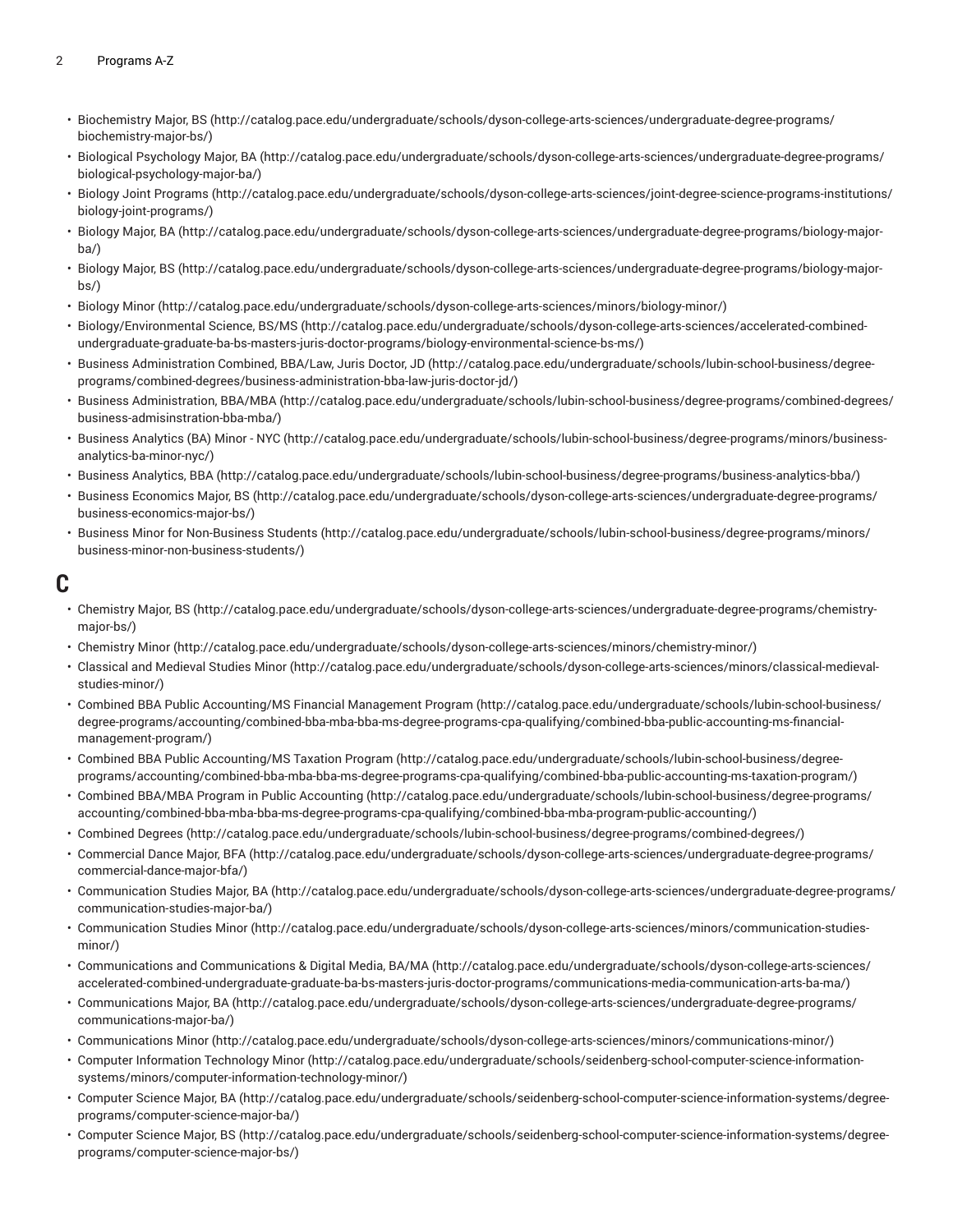- [Computer Science Minor \(http://catalog.pace.edu/undergraduate/schools/seidenberg-school-computer-science-information-systems/minors/](http://catalog.pace.edu/undergraduate/schools/seidenberg-school-computer-science-information-systems/minors/computer-science-minor/) [computer-science-minor/\)](http://catalog.pace.edu/undergraduate/schools/seidenberg-school-computer-science-information-systems/minors/computer-science-minor/)
- [Creative](http://catalog.pace.edu/undergraduate/schools/dyson-college-arts-sciences/minors/creative-writing-minor/) Writing Minor [\(http://catalog.pace.edu/undergraduate/schools/dyson-college-arts-sciences/minors/creative-writing-minor/\)](http://catalog.pace.edu/undergraduate/schools/dyson-college-arts-sciences/minors/creative-writing-minor/)
- [Criminal](http://catalog.pace.edu/undergraduate/schools/dyson-college-arts-sciences/undergraduate-degree-programs/criminal-justice-major-bs/) Justice Major, BS [\(http://catalog.pace.edu/undergraduate/schools/dyson-college-arts-sciences/undergraduate-degree-programs/](http://catalog.pace.edu/undergraduate/schools/dyson-college-arts-sciences/undergraduate-degree-programs/criminal-justice-major-bs/) [criminal-justice-major-bs/](http://catalog.pace.edu/undergraduate/schools/dyson-college-arts-sciences/undergraduate-degree-programs/criminal-justice-major-bs/))
- [Criminal Justice Minor](http://catalog.pace.edu/undergraduate/schools/dyson-college-arts-sciences/minors/criminal-justice-minor/) ([http://catalog.pace.edu/undergraduate/schools/dyson-college-arts-sciences/minors/criminal-justice-minor/\)](http://catalog.pace.edu/undergraduate/schools/dyson-college-arts-sciences/minors/criminal-justice-minor/)
- Critical Race and [Ethnicity](http://catalog.pace.edu/undergraduate/schools/dyson-college-arts-sciences/minors/critical-race-ethnicity-studies-minor-nyc/) Studies Minor NYC ([http://catalog.pace.edu/undergraduate/schools/dyson-college-arts-sciences/minors/critical-race](http://catalog.pace.edu/undergraduate/schools/dyson-college-arts-sciences/minors/critical-race-ethnicity-studies-minor-nyc/)[ethnicity-studies-minor-nyc/\)](http://catalog.pace.edu/undergraduate/schools/dyson-college-arts-sciences/minors/critical-race-ethnicity-studies-minor-nyc/)

### **D**

- [Dance](http://catalog.pace.edu/undergraduate/schools/dyson-college-arts-sciences/minors/dance-minor-nyc/) Minor NYC ([http://catalog.pace.edu/undergraduate/schools/dyson-college-arts-sciences/minors/dance-minor-nyc/\)](http://catalog.pace.edu/undergraduate/schools/dyson-college-arts-sciences/minors/dance-minor-nyc/)
- Digital and [Time-Based](http://catalog.pace.edu/undergraduate/schools/dyson-college-arts-sciences/minors/digital-time-based-art-minor/) Art Minor [\(http://catalog.pace.edu/undergraduate/schools/dyson-college-arts-sciences/minors/digital-time-based-art](http://catalog.pace.edu/undergraduate/schools/dyson-college-arts-sciences/minors/digital-time-based-art-minor/)[minor/](http://catalog.pace.edu/undergraduate/schools/dyson-college-arts-sciences/minors/digital-time-based-art-minor/))
- [Digital Cinema and Filmmaking, BS \(http://catalog.pace.edu/undergraduate/schools/dyson-college-arts-sciences/undergraduate-degree](http://catalog.pace.edu/undergraduate/schools/dyson-college-arts-sciences/undergraduate-degree-programs/digital-cinema-filmmaking-b/)[programs/digital-cinema-filmmaking-b/](http://catalog.pace.edu/undergraduate/schools/dyson-college-arts-sciences/undergraduate-degree-programs/digital-cinema-filmmaking-b/))
- [Digital Journalism, BS](http://catalog.pace.edu/undergraduate/schools/dyson-college-arts-sciences/undergraduate-degree-programs/digital-journalism-bs/) ([http://catalog.pace.edu/undergraduate/schools/dyson-college-arts-sciences/undergraduate-degree-programs/digital](http://catalog.pace.edu/undergraduate/schools/dyson-college-arts-sciences/undergraduate-degree-programs/digital-journalism-bs/)[journalism-bs/](http://catalog.pace.edu/undergraduate/schools/dyson-college-arts-sciences/undergraduate-degree-programs/digital-journalism-bs/))
- Digital [Marketing](http://catalog.pace.edu/undergraduate/schools/lubin-school-business/degree-programs/minors/digital-marketing-minor/) Minor ([http://catalog.pace.edu/undergraduate/schools/lubin-school-business/degree-programs/minors/digital-marketing](http://catalog.pace.edu/undergraduate/schools/lubin-school-business/degree-programs/minors/digital-marketing-minor/)[minor/](http://catalog.pace.edu/undergraduate/schools/lubin-school-business/degree-programs/minors/digital-marketing-minor/))
- Digital Media [Studies](http://catalog.pace.edu/undergraduate/schools/dyson-college-arts-sciences/minors/digital-media-studies-minor-nyc/) Minor NYC [\(http://catalog.pace.edu/undergraduate/schools/dyson-college-arts-sciences/minors/digital-media-studies](http://catalog.pace.edu/undergraduate/schools/dyson-college-arts-sciences/minors/digital-media-studies-minor-nyc/)[minor-nyc/](http://catalog.pace.edu/undergraduate/schools/dyson-college-arts-sciences/minors/digital-media-studies-minor-nyc/))
- [Directing](http://catalog.pace.edu/undergraduate/schools/dyson-college-arts-sciences/undergraduate-degree-programs/directing-major-ba/) Major, BA ([http://catalog.pace.edu/undergraduate/schools/dyson-college-arts-sciences/undergraduate-degree-programs/directing](http://catalog.pace.edu/undergraduate/schools/dyson-college-arts-sciences/undergraduate-degree-programs/directing-major-ba/)[major-ba/](http://catalog.pace.edu/undergraduate/schools/dyson-college-arts-sciences/undergraduate-degree-programs/directing-major-ba/))

#### **E**

- [East Asian Studies Minor](http://catalog.pace.edu/undergraduate/schools/dyson-college-arts-sciences/minors/east-asian-studies-minor/) ([http://catalog.pace.edu/undergraduate/schools/dyson-college-arts-sciences/minors/east-asian-studies-minor/\)](http://catalog.pace.edu/undergraduate/schools/dyson-college-arts-sciences/minors/east-asian-studies-minor/)
- [Ecology](http://catalog.pace.edu/undergraduate/schools/dyson-college-arts-sciences/minors/ecology-minor/) Minor (<http://catalog.pace.edu/undergraduate/schools/dyson-college-arts-sciences/minors/ecology-minor/>)
- [Economics](http://catalog.pace.edu/undergraduate/schools/dyson-college-arts-sciences/minors/economics-minor/) Minor [\(http://catalog.pace.edu/undergraduate/schools/dyson-college-arts-sciences/minors/economics-minor/\)](http://catalog.pace.edu/undergraduate/schools/dyson-college-arts-sciences/minors/economics-minor/)
- [Economics,](http://catalog.pace.edu/undergraduate/schools/dyson-college-arts-sciences/undergraduate-degree-programs/economics-ba/) BA [\(http://catalog.pace.edu/undergraduate/schools/dyson-college-arts-sciences/undergraduate-degree-programs/economics-ba/](http://catalog.pace.edu/undergraduate/schools/dyson-college-arts-sciences/undergraduate-degree-programs/economics-ba/))
- English [Language](http://catalog.pace.edu/undergraduate/schools/dyson-college-arts-sciences/undergraduate-degree-programs/english-language-literature-major-ba/) and Literature Major, BA ([http://catalog.pace.edu/undergraduate/schools/dyson-college-arts-sciences/undergraduate-degree](http://catalog.pace.edu/undergraduate/schools/dyson-college-arts-sciences/undergraduate-degree-programs/english-language-literature-major-ba/)[programs/english-language-literature-major-ba/](http://catalog.pace.edu/undergraduate/schools/dyson-college-arts-sciences/undergraduate-degree-programs/english-language-literature-major-ba/))
- [English](http://catalog.pace.edu/undergraduate/schools/dyson-college-arts-sciences/undergraduate-degree-programs/english-major-ba/) Major, BA [\(http://catalog.pace.edu/undergraduate/schools/dyson-college-arts-sciences/undergraduate-degree-programs/english-major](http://catalog.pace.edu/undergraduate/schools/dyson-college-arts-sciences/undergraduate-degree-programs/english-major-ba/)[ba/](http://catalog.pace.edu/undergraduate/schools/dyson-college-arts-sciences/undergraduate-degree-programs/english-major-ba/))
- [English Minor](http://catalog.pace.edu/undergraduate/schools/dyson-college-arts-sciences/minors/english-minor/) (<http://catalog.pace.edu/undergraduate/schools/dyson-college-arts-sciences/minors/english-minor/>)
- [English/Publishing, BA/MS](http://catalog.pace.edu/undergraduate/schools/dyson-college-arts-sciences/accelerated-combined-undergraduate-graduate-ba-bs-masters-juris-doctor-programs/english-publishing-ba-ms/) ([http://catalog.pace.edu/undergraduate/schools/dyson-college-arts-sciences/accelerated-combined-undergraduate](http://catalog.pace.edu/undergraduate/schools/dyson-college-arts-sciences/accelerated-combined-undergraduate-graduate-ba-bs-masters-juris-doctor-programs/english-publishing-ba-ms/)[graduate-ba-bs-masters-juris-doctor-programs/english-publishing-ba-ms/\)](http://catalog.pace.edu/undergraduate/schools/dyson-college-arts-sciences/accelerated-combined-undergraduate-graduate-ba-bs-masters-juris-doctor-programs/english-publishing-ba-ms/)
- [Entrepreneurship](http://catalog.pace.edu/undergraduate/schools/lubin-school-business/degree-programs/minors/entrepreneurship-minor/) Minor [\(http://catalog.pace.edu/undergraduate/schools/lubin-school-business/degree-programs/minors/entrepreneurship](http://catalog.pace.edu/undergraduate/schools/lubin-school-business/degree-programs/minors/entrepreneurship-minor/)[minor/](http://catalog.pace.edu/undergraduate/schools/lubin-school-business/degree-programs/minors/entrepreneurship-minor/))
- [Environmental](http://catalog.pace.edu/undergraduate/schools/dyson-college-arts-sciences/minors/environmental-art-social-practice-art-minor/) Art and Social Practice Art Minor [\(http://catalog.pace.edu/undergraduate/schools/dyson-college-arts-sciences/minors/](http://catalog.pace.edu/undergraduate/schools/dyson-college-arts-sciences/minors/environmental-art-social-practice-art-minor/) [environmental-art-social-practice-art-minor/\)](http://catalog.pace.edu/undergraduate/schools/dyson-college-arts-sciences/minors/environmental-art-social-practice-art-minor/)
- [Environmental](http://catalog.pace.edu/undergraduate/schools/dyson-college-arts-sciences/undergraduate-degree-programs/environmental-science-major-bs/) Science Major, BS ([http://catalog.pace.edu/undergraduate/schools/dyson-college-arts-sciences/undergraduate-degree-programs/](http://catalog.pace.edu/undergraduate/schools/dyson-college-arts-sciences/undergraduate-degree-programs/environmental-science-major-bs/) [environmental-science-major-bs/](http://catalog.pace.edu/undergraduate/schools/dyson-college-arts-sciences/undergraduate-degree-programs/environmental-science-major-bs/))
- [Environmental](http://catalog.pace.edu/undergraduate/schools/dyson-college-arts-sciences/undergraduate-degree-programs/environmental-studies-major-ba/) Studies Major, BA ([http://catalog.pace.edu/undergraduate/schools/dyson-college-arts-sciences/undergraduate-degree-programs/](http://catalog.pace.edu/undergraduate/schools/dyson-college-arts-sciences/undergraduate-degree-programs/environmental-studies-major-ba/) [environmental-studies-major-ba/](http://catalog.pace.edu/undergraduate/schools/dyson-college-arts-sciences/undergraduate-degree-programs/environmental-studies-major-ba/))
- [Environmental](http://catalog.pace.edu/undergraduate/schools/dyson-college-arts-sciences/minors/environmental-studies-minor/) Studies Minor ([http://catalog.pace.edu/undergraduate/schools/dyson-college-arts-sciences/minors/environmental-studies-minor/\)](http://catalog.pace.edu/undergraduate/schools/dyson-college-arts-sciences/minors/environmental-studies-minor/)

#### **F**

- Fashion [Marketing](http://catalog.pace.edu/undergraduate/schools/lubin-school-business/degree-programs/minors/fashion-marketing-minor/) Minor [\(http://catalog.pace.edu/undergraduate/schools/lubin-school-business/degree-programs/minors/fashion-marketing](http://catalog.pace.edu/undergraduate/schools/lubin-school-business/degree-programs/minors/fashion-marketing-minor/)[minor/](http://catalog.pace.edu/undergraduate/schools/lubin-school-business/degree-programs/minors/fashion-marketing-minor/))
- Film and Screen [Studies](http://catalog.pace.edu/undergraduate/schools/dyson-college-arts-sciences/undergraduate-degree-programs/film-screen-studies-major-ba/) Major, BA ([http://catalog.pace.edu/undergraduate/schools/dyson-college-arts-sciences/undergraduate-degree](http://catalog.pace.edu/undergraduate/schools/dyson-college-arts-sciences/undergraduate-degree-programs/film-screen-studies-major-ba/)[programs/film-screen-studies-major-ba/\)](http://catalog.pace.edu/undergraduate/schools/dyson-college-arts-sciences/undergraduate-degree-programs/film-screen-studies-major-ba/)
- [Film Studies Minor \(http://catalog.pace.edu/undergraduate/schools/dyson-college-arts-sciences/minors/film-studies-minor/](http://catalog.pace.edu/undergraduate/schools/dyson-college-arts-sciences/minors/film-studies-minor/))
- [Finance](http://catalog.pace.edu/undergraduate/schools/lubin-school-business/degree-programs/finance-bba/) Major, BBA [\(http://catalog.pace.edu/undergraduate/schools/lubin-school-business/degree-programs/finance-bba/\)](http://catalog.pace.edu/undergraduate/schools/lubin-school-business/degree-programs/finance-bba/)
- [Finance Minor](http://catalog.pace.edu/undergraduate/schools/lubin-school-business/degree-programs/minors/finance-minor/) [\(http://catalog.pace.edu/undergraduate/schools/lubin-school-business/degree-programs/minors/finance-minor/](http://catalog.pace.edu/undergraduate/schools/lubin-school-business/degree-programs/minors/finance-minor/))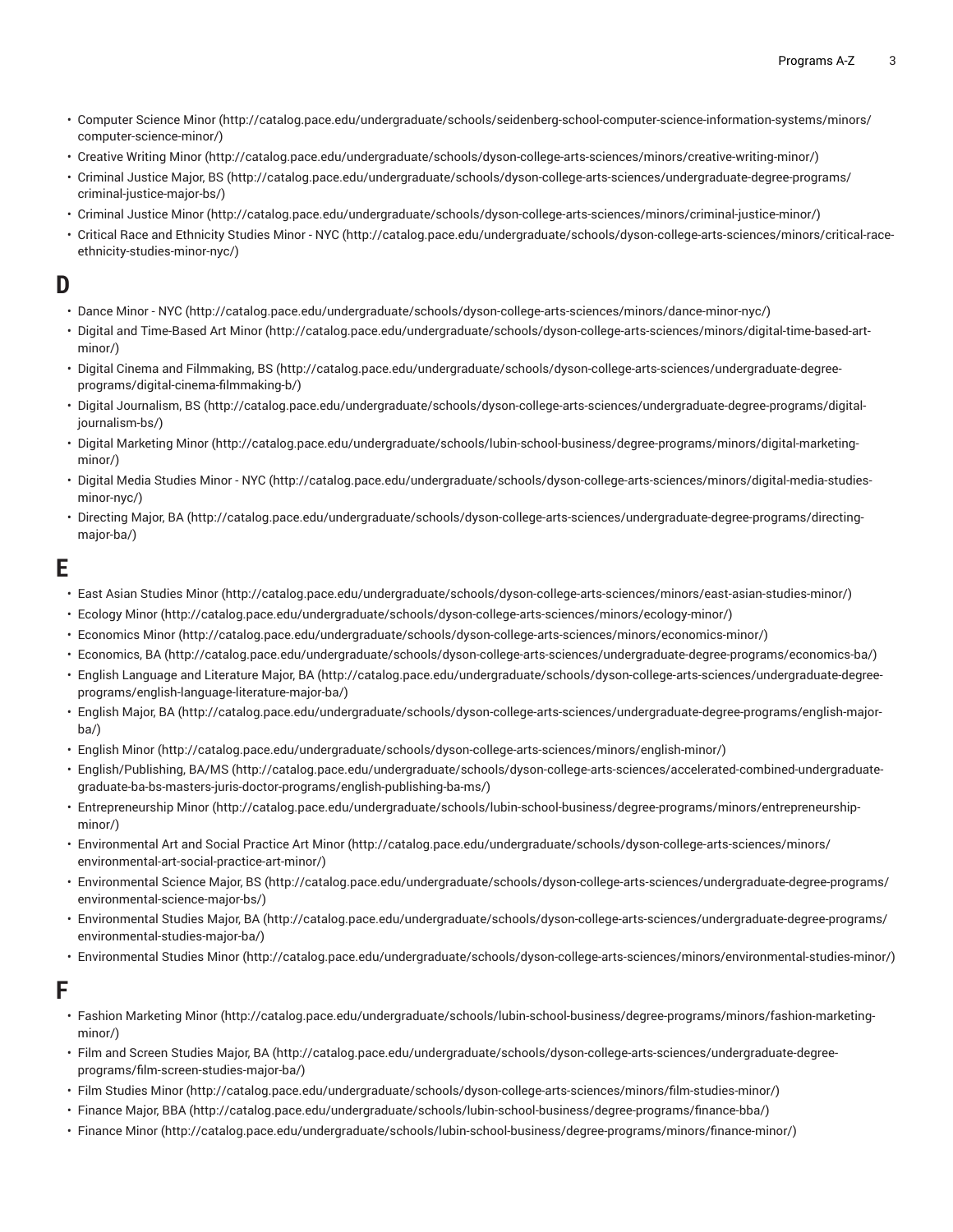- [Forensic](http://catalog.pace.edu/undergraduate/schools/dyson-college-arts-sciences/undergraduate-degree-programs/forensic-science-major-bs/) Science Major, BS ([http://catalog.pace.edu/undergraduate/schools/dyson-college-arts-sciences/undergraduate-degree-programs/](http://catalog.pace.edu/undergraduate/schools/dyson-college-arts-sciences/undergraduate-degree-programs/forensic-science-major-bs/) [forensic-science-major-bs/](http://catalog.pace.edu/undergraduate/schools/dyson-college-arts-sciences/undergraduate-degree-programs/forensic-science-major-bs/))
- French [Certificate \(http://catalog.pace.edu/undergraduate/schools/dyson-college-arts-sciences/certificate-programs-arts-sciences/french](http://catalog.pace.edu/undergraduate/schools/dyson-college-arts-sciences/certificate-programs-arts-sciences/french-certificate/)[certificate/](http://catalog.pace.edu/undergraduate/schools/dyson-college-arts-sciences/certificate-programs-arts-sciences/french-certificate/))
- [French](http://catalog.pace.edu/undergraduate/schools/dyson-college-arts-sciences/minors/french-minor-nyc/) Minor NYC ([http://catalog.pace.edu/undergraduate/schools/dyson-college-arts-sciences/minors/french-minor-nyc/\)](http://catalog.pace.edu/undergraduate/schools/dyson-college-arts-sciences/minors/french-minor-nyc/)
- French [Studies](http://catalog.pace.edu/undergraduate/schools/dyson-college-arts-sciences/minors/french-studies-minor/) Minor [\(http://catalog.pace.edu/undergraduate/schools/dyson-college-arts-sciences/minors/french-studies-minor/](http://catalog.pace.edu/undergraduate/schools/dyson-college-arts-sciences/minors/french-studies-minor/))

#### **G**

- General Arts and [Sciences,](http://catalog.pace.edu/undergraduate/schools/dyson-college-arts-sciences/undergraduate-degree-programs/general-arts-sciences-aa/) AA [\(http://catalog.pace.edu/undergraduate/schools/dyson-college-arts-sciences/undergraduate-degree-programs/](http://catalog.pace.edu/undergraduate/schools/dyson-college-arts-sciences/undergraduate-degree-programs/general-arts-sciences-aa/) [general-arts-sciences-aa/](http://catalog.pace.edu/undergraduate/schools/dyson-college-arts-sciences/undergraduate-degree-programs/general-arts-sciences-aa/))
- General Business [Certificate](http://catalog.pace.edu/undergraduate/schools/lubin-school-business/certificate-programs-business/general-business-certificate/) [\(http://catalog.pace.edu/undergraduate/schools/lubin-school-business/certificate-programs-business/general](http://catalog.pace.edu/undergraduate/schools/lubin-school-business/certificate-programs-business/general-business-certificate/)[business-certificate/\)](http://catalog.pace.edu/undergraduate/schools/lubin-school-business/certificate-programs-business/general-business-certificate/)
- General [Business](http://catalog.pace.edu/undergraduate/schools/lubin-school-business/degree-programs/degree-programs-adult-students/general-business-major-bba/) Major, BBA [\(http://catalog.pace.edu/undergraduate/schools/lubin-school-business/degree-programs/degree-programs-adult](http://catalog.pace.edu/undergraduate/schools/lubin-school-business/degree-programs/degree-programs-adult-students/general-business-major-bba/)[students/general-business-major-bba/](http://catalog.pace.edu/undergraduate/schools/lubin-school-business/degree-programs/degree-programs-adult-students/general-business-major-bba/))
- [Global Asia Studies, BA \(http://catalog.pace.edu/undergraduate/schools/dyson-college-arts-sciences/undergraduate-degree-programs/global](http://catalog.pace.edu/undergraduate/schools/dyson-college-arts-sciences/undergraduate-degree-programs/global-asia-studies-ba/)[asia-studies-ba/](http://catalog.pace.edu/undergraduate/schools/dyson-college-arts-sciences/undergraduate-degree-programs/global-asia-studies-ba/))
- Global [Studies](http://catalog.pace.edu/undergraduate/schools/dyson-college-arts-sciences/undergraduate-degree-programs/global-studies-major-ba/) Major, BA ([http://catalog.pace.edu/undergraduate/schools/dyson-college-arts-sciences/undergraduate-degree-programs/global](http://catalog.pace.edu/undergraduate/schools/dyson-college-arts-sciences/undergraduate-degree-programs/global-studies-major-ba/)[studies-major-ba/\)](http://catalog.pace.edu/undergraduate/schools/dyson-college-arts-sciences/undergraduate-degree-programs/global-studies-major-ba/)
- [Graphic](http://catalog.pace.edu/undergraduate/schools/dyson-college-arts-sciences/minors/graphic-design-minor-nyc/) Design Minor NYC ([http://catalog.pace.edu/undergraduate/schools/dyson-college-arts-sciences/minors/graphic-design-minor-nyc/\)](http://catalog.pace.edu/undergraduate/schools/dyson-college-arts-sciences/minors/graphic-design-minor-nyc/)

#### **H**

- [Health Science, BS \(http://catalog.pace.edu/undergraduate/schools/college-health-professions/curriculum-information/health-science-bs/](http://catalog.pace.edu/undergraduate/schools/college-health-professions/curriculum-information/health-science-bs/))
- [History](http://catalog.pace.edu/undergraduate/schools/dyson-college-arts-sciences/undergraduate-degree-programs/history-major-ba/) Major, BA ([http://catalog.pace.edu/undergraduate/schools/dyson-college-arts-sciences/undergraduate-degree-programs/history-major](http://catalog.pace.edu/undergraduate/schools/dyson-college-arts-sciences/undergraduate-degree-programs/history-major-ba/)[ba/](http://catalog.pace.edu/undergraduate/schools/dyson-college-arts-sciences/undergraduate-degree-programs/history-major-ba/))
- [History](http://catalog.pace.edu/undergraduate/schools/dyson-college-arts-sciences/minors/history-minor/) Minor [\(http://catalog.pace.edu/undergraduate/schools/dyson-college-arts-sciences/minors/history-minor/](http://catalog.pace.edu/undergraduate/schools/dyson-college-arts-sciences/minors/history-minor/))
- [Homeland Security Minor](http://catalog.pace.edu/undergraduate/schools/dyson-college-arts-sciences/minors/homeland-security-minor/) ([http://catalog.pace.edu/undergraduate/schools/dyson-college-arts-sciences/minors/homeland-security-minor/\)](http://catalog.pace.edu/undergraduate/schools/dyson-college-arts-sciences/minors/homeland-security-minor/)
- Hotel and Tourism [Management](http://catalog.pace.edu/undergraduate/schools/lubin-school-business/degree-programs/minors/hotel-tourism-management-minor/) Minor [\(http://catalog.pace.edu/undergraduate/schools/lubin-school-business/degree-programs/minors/hotel](http://catalog.pace.edu/undergraduate/schools/lubin-school-business/degree-programs/minors/hotel-tourism-management-minor/)[tourism-management-minor/\)](http://catalog.pace.edu/undergraduate/schools/lubin-school-business/degree-programs/minors/hotel-tourism-management-minor/)
- Human Resources [Management](http://catalog.pace.edu/undergraduate/schools/lubin-school-business/certificate-programs-business/human-resources-management-certificate/) Certificate [\(http://catalog.pace.edu/undergraduate/schools/lubin-school-business/certificate-programs](http://catalog.pace.edu/undergraduate/schools/lubin-school-business/certificate-programs-business/human-resources-management-certificate/)[business/human-resources-management-certificate/\)](http://catalog.pace.edu/undergraduate/schools/lubin-school-business/certificate-programs-business/human-resources-management-certificate/)

## **I**

- [Information Assurance for the Criminal Justice System Minor \(http://catalog.pace.edu/undergraduate/schools/dyson-college-arts-sciences/](http://catalog.pace.edu/undergraduate/schools/dyson-college-arts-sciences/minors/information-assurance-criminal-justice-system-minor/) [minors/information-assurance-criminal-justice-system-minor/\)](http://catalog.pace.edu/undergraduate/schools/dyson-college-arts-sciences/minors/information-assurance-criminal-justice-system-minor/)
- [Information Assurance in the Criminal Justice System Minor](http://catalog.pace.edu/undergraduate/schools/seidenberg-school-computer-science-information-systems/minors/information-assurance-criminal-justice-system-minor/) [\(http://catalog.pace.edu/undergraduate/schools/seidenberg-school-computer](http://catalog.pace.edu/undergraduate/schools/seidenberg-school-computer-science-information-systems/minors/information-assurance-criminal-justice-system-minor/)[science-information-systems/minors/information-assurance-criminal-justice-system-minor/\)](http://catalog.pace.edu/undergraduate/schools/seidenberg-school-computer-science-information-systems/minors/information-assurance-criminal-justice-system-minor/)
- [Information](http://catalog.pace.edu/undergraduate/schools/seidenberg-school-computer-science-information-systems/degree-programs/information-systems-major-bs/) Systems Major, BS ([http://catalog.pace.edu/undergraduate/schools/seidenberg-school-computer-science-information-systems/](http://catalog.pace.edu/undergraduate/schools/seidenberg-school-computer-science-information-systems/degree-programs/information-systems-major-bs/) [degree-programs/information-systems-major-bs/](http://catalog.pace.edu/undergraduate/schools/seidenberg-school-computer-science-information-systems/degree-programs/information-systems-major-bs/))
- [Information Systems, BBA](http://catalog.pace.edu/undergraduate/schools/lubin-school-business/degree-programs/information-systems-bba/) ([http://catalog.pace.edu/undergraduate/schools/lubin-school-business/degree-programs/information-systems-bba/\)](http://catalog.pace.edu/undergraduate/schools/lubin-school-business/degree-programs/information-systems-bba/)
- [Information](http://catalog.pace.edu/undergraduate/schools/seidenberg-school-computer-science-information-systems/degree-programs/information-technology-major-bs/) Technology Major, BS ([http://catalog.pace.edu/undergraduate/schools/seidenberg-school-computer-science-information-systems/](http://catalog.pace.edu/undergraduate/schools/seidenberg-school-computer-science-information-systems/degree-programs/information-technology-major-bs/) [degree-programs/information-technology-major-bs/\)](http://catalog.pace.edu/undergraduate/schools/seidenberg-school-computer-science-information-systems/degree-programs/information-technology-major-bs/)
- [Internal Auditing Minor](http://catalog.pace.edu/undergraduate/schools/lubin-school-business/degree-programs/minors/internal-auditing-minor/) [\(http://catalog.pace.edu/undergraduate/schools/lubin-school-business/degree-programs/minors/internal-auditing-minor/\)](http://catalog.pace.edu/undergraduate/schools/lubin-school-business/degree-programs/minors/internal-auditing-minor/)
- International [Management](http://catalog.pace.edu/undergraduate/schools/lubin-school-business/degree-programs/international-management/international-management-major-bba/) Major, BBA [\(http://catalog.pace.edu/undergraduate/schools/lubin-school-business/degree-programs/international](http://catalog.pace.edu/undergraduate/schools/lubin-school-business/degree-programs/international-management/international-management-major-bba/)[management/international-management-major-bba/](http://catalog.pace.edu/undergraduate/schools/lubin-school-business/degree-programs/international-management/international-management-major-bba/))
- [International Management Region 1: Asia \(http://catalog.pace.edu/undergraduate/schools/lubin-school-business/degree-programs/international](http://catalog.pace.edu/undergraduate/schools/lubin-school-business/degree-programs/international-management/international-management-region-i-asia/)[management/international-management-region-i-asia/\)](http://catalog.pace.edu/undergraduate/schools/lubin-school-business/degree-programs/international-management/international-management-region-i-asia/)
- International [Management](http://catalog.pace.edu/undergraduate/schools/lubin-school-business/degree-programs/international-management/international-management-region-ii-europe/) Region 2: Europe ([http://catalog.pace.edu/undergraduate/schools/lubin-school-business/degree-programs/](http://catalog.pace.edu/undergraduate/schools/lubin-school-business/degree-programs/international-management/international-management-region-ii-europe/) [international-management/international-management-region-ii-europe/\)](http://catalog.pace.edu/undergraduate/schools/lubin-school-business/degree-programs/international-management/international-management-region-ii-europe/)
- [International Management Region 3: Latin America \(http://catalog.pace.edu/undergraduate/schools/lubin-school-business/degree-programs/](http://catalog.pace.edu/undergraduate/schools/lubin-school-business/degree-programs/international-management/international-management-region-iii-latin-america/) [international-management/international-management-region-iii-latin-america/](http://catalog.pace.edu/undergraduate/schools/lubin-school-business/degree-programs/international-management/international-management-region-iii-latin-america/))
- Italian [Certificate](http://catalog.pace.edu/undergraduate/schools/dyson-college-arts-sciences/certificate-programs-arts-sciences/italian-certificate/) ([http://catalog.pace.edu/undergraduate/schools/dyson-college-arts-sciences/certificate-programs-arts-sciences/italian](http://catalog.pace.edu/undergraduate/schools/dyson-college-arts-sciences/certificate-programs-arts-sciences/italian-certificate/)[certificate/](http://catalog.pace.edu/undergraduate/schools/dyson-college-arts-sciences/certificate-programs-arts-sciences/italian-certificate/))
- [Italian](http://catalog.pace.edu/undergraduate/schools/dyson-college-arts-sciences/minors/italian-minor-nyc/) Minor NYC [\(http://catalog.pace.edu/undergraduate/schools/dyson-college-arts-sciences/minors/italian-minor-nyc/\)](http://catalog.pace.edu/undergraduate/schools/dyson-college-arts-sciences/minors/italian-minor-nyc/)
- [Italian Studies Minor](http://catalog.pace.edu/undergraduate/schools/dyson-college-arts-sciences/minors/italian-studies-minor/) [\(http://catalog.pace.edu/undergraduate/schools/dyson-college-arts-sciences/minors/italian-studies-minor/\)](http://catalog.pace.edu/undergraduate/schools/dyson-college-arts-sciences/minors/italian-studies-minor/)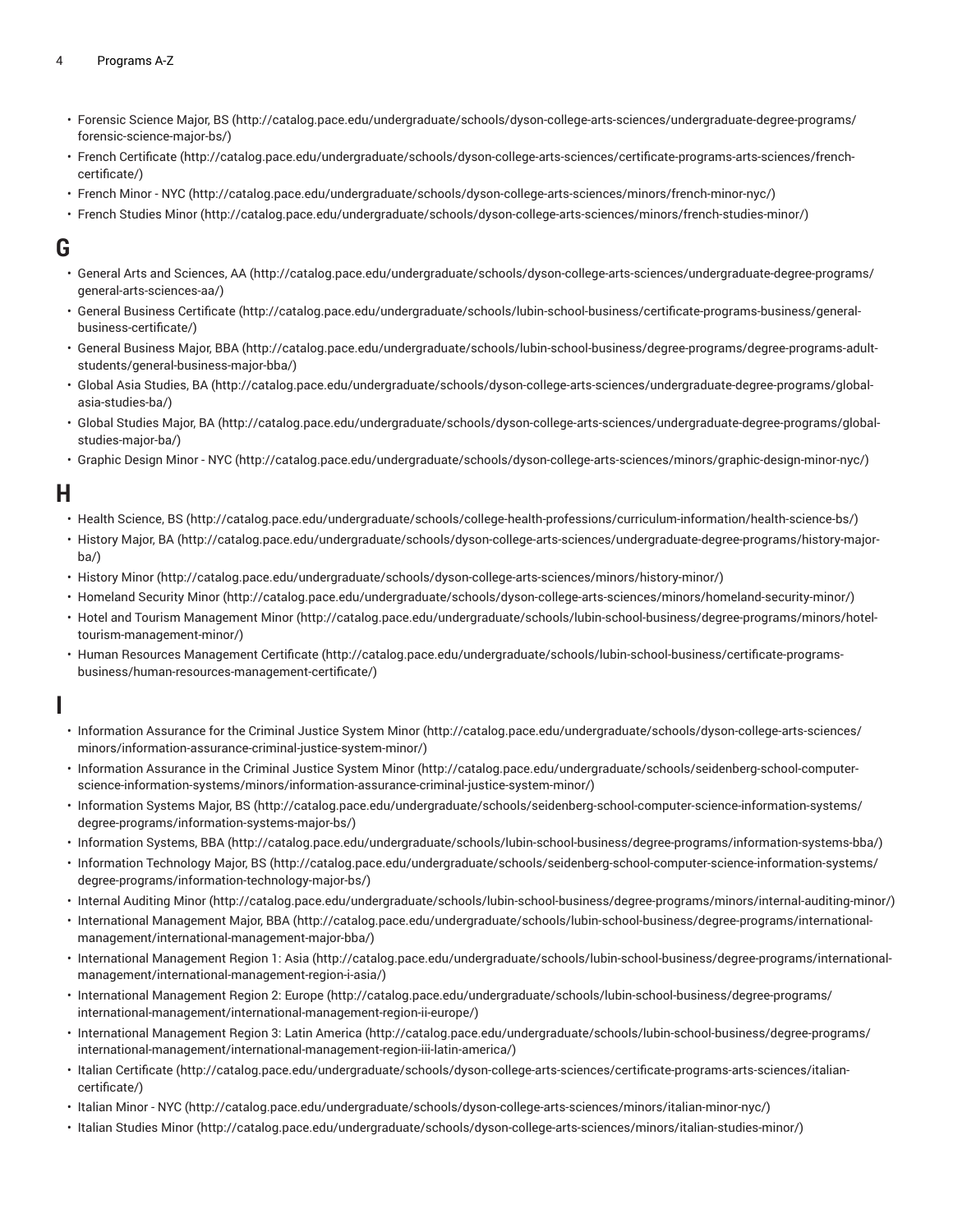# **J**

- Jouralism and Digital [Storytelling](http://catalog.pace.edu/undergraduate/schools/dyson-college-arts-sciences/minors/jouralism-digital-storytelling-minor-nyc/) Minor NYC [\(http://catalog.pace.edu/undergraduate/schools/dyson-college-arts-sciences/minors/jouralism](http://catalog.pace.edu/undergraduate/schools/dyson-college-arts-sciences/minors/jouralism-digital-storytelling-minor-nyc/)[digital-storytelling-minor-nyc/](http://catalog.pace.edu/undergraduate/schools/dyson-college-arts-sciences/minors/jouralism-digital-storytelling-minor-nyc/))
- [Journalism](http://catalog.pace.edu/undergraduate/schools/dyson-college-arts-sciences/minors/journalism-minor-plv/) Minor PLV ([http://catalog.pace.edu/undergraduate/schools/dyson-college-arts-sciences/minors/journalism-minor-plv/\)](http://catalog.pace.edu/undergraduate/schools/dyson-college-arts-sciences/minors/journalism-minor-plv/)

### **L**

- Language and [Linguistics](http://catalog.pace.edu/undergraduate/schools/dyson-college-arts-sciences/minors/language-linguistics-minor-nyc/) Minor NYC [\(http://catalog.pace.edu/undergraduate/schools/dyson-college-arts-sciences/minors/language-linguistics](http://catalog.pace.edu/undergraduate/schools/dyson-college-arts-sciences/minors/language-linguistics-minor-nyc/)[minor-nyc/](http://catalog.pace.edu/undergraduate/schools/dyson-college-arts-sciences/minors/language-linguistics-minor-nyc/))
- [Language,](http://catalog.pace.edu/undergraduate/schools/dyson-college-arts-sciences/undergraduate-degree-programs/language-culture-world-trade-major-ba/) Culture and World Trade Major, BA ([http://catalog.pace.edu/undergraduate/schools/dyson-college-arts-sciences/undergraduate](http://catalog.pace.edu/undergraduate/schools/dyson-college-arts-sciences/undergraduate-degree-programs/language-culture-world-trade-major-ba/)[degree-programs/language-culture-world-trade-major-ba/](http://catalog.pace.edu/undergraduate/schools/dyson-college-arts-sciences/undergraduate-degree-programs/language-culture-world-trade-major-ba/))
- Latin American Studies [Certificate](http://catalog.pace.edu/undergraduate/schools/dyson-college-arts-sciences/certificate-programs-arts-sciences/latin-american-studies-certificate/) [\(http://catalog.pace.edu/undergraduate/schools/dyson-college-arts-sciences/certificate-programs-arts](http://catalog.pace.edu/undergraduate/schools/dyson-college-arts-sciences/certificate-programs-arts-sciences/latin-american-studies-certificate/)[sciences/latin-american-studies-certificate/\)](http://catalog.pace.edu/undergraduate/schools/dyson-college-arts-sciences/certificate-programs-arts-sciences/latin-american-studies-certificate/)
- Latin [American](http://catalog.pace.edu/undergraduate/schools/dyson-college-arts-sciences/undergraduate-degree-programs/latin-american-studies-major-ba/) Studies Major, BA [\(http://catalog.pace.edu/undergraduate/schools/dyson-college-arts-sciences/undergraduate-degree-programs/](http://catalog.pace.edu/undergraduate/schools/dyson-college-arts-sciences/undergraduate-degree-programs/latin-american-studies-major-ba/) [latin-american-studies-major-ba/](http://catalog.pace.edu/undergraduate/schools/dyson-college-arts-sciences/undergraduate-degree-programs/latin-american-studies-major-ba/))
- Latin [American](http://catalog.pace.edu/undergraduate/schools/dyson-college-arts-sciences/minors/latin-american-studies-minor-program/) Studies Minor Program ([http://catalog.pace.edu/undergraduate/schools/dyson-college-arts-sciences/minors/latin-american](http://catalog.pace.edu/undergraduate/schools/dyson-college-arts-sciences/minors/latin-american-studies-minor-program/)[studies-minor-program/](http://catalog.pace.edu/undergraduate/schools/dyson-college-arts-sciences/minors/latin-american-studies-minor-program/))
- [Latina-Latino](http://catalog.pace.edu/undergraduate/schools/dyson-college-arts-sciences/undergraduate-degree-programs/latina-latino-studies-major-ba/) Studies Major, BA ([http://catalog.pace.edu/undergraduate/schools/dyson-college-arts-sciences/undergraduate-degree-programs/](http://catalog.pace.edu/undergraduate/schools/dyson-college-arts-sciences/undergraduate-degree-programs/latina-latino-studies-major-ba/) [latina-latino-studies-major-ba/\)](http://catalog.pace.edu/undergraduate/schools/dyson-college-arts-sciences/undergraduate-degree-programs/latina-latino-studies-major-ba/)
- [Latina-Latino](http://catalog.pace.edu/undergraduate/schools/dyson-college-arts-sciences/minors/latina-latino-studies-minor-nyc/) Studies Minor NYC [\(http://catalog.pace.edu/undergraduate/schools/dyson-college-arts-sciences/minors/latina-latino-studies](http://catalog.pace.edu/undergraduate/schools/dyson-college-arts-sciences/minors/latina-latino-studies-minor-nyc/)[minor-nyc/](http://catalog.pace.edu/undergraduate/schools/dyson-college-arts-sciences/minors/latina-latino-studies-minor-nyc/))
- [Law Minor \(http://catalog.pace.edu/undergraduate/schools/lubin-school-business/degree-programs/minors/law-minor/\)](http://catalog.pace.edu/undergraduate/schools/lubin-school-business/degree-programs/minors/law-minor/)
- Liberal [Studies](http://catalog.pace.edu/undergraduate/schools/dyson-college-arts-sciences/undergraduate-degree-programs/liberal-studies-major-ba/) Major, BA [\(http://catalog.pace.edu/undergraduate/schools/dyson-college-arts-sciences/undergraduate-degree-programs/liberal](http://catalog.pace.edu/undergraduate/schools/dyson-college-arts-sciences/undergraduate-degree-programs/liberal-studies-major-ba/)[studies-major-ba/\)](http://catalog.pace.edu/undergraduate/schools/dyson-college-arts-sciences/undergraduate-degree-programs/liberal-studies-major-ba/)
- [Literature](http://catalog.pace.edu/undergraduate/schools/dyson-college-arts-sciences/minors/literature-minor/) Minor [\(http://catalog.pace.edu/undergraduate/schools/dyson-college-arts-sciences/minors/literature-minor/](http://catalog.pace.edu/undergraduate/schools/dyson-college-arts-sciences/minors/literature-minor/))

#### **M**

- [Management](http://catalog.pace.edu/undergraduate/schools/lubin-school-business/degree-programs/combined-degrees/combined-management-bba-ms/) Degrees, Combined BBA/MS [\(http://catalog.pace.edu/undergraduate/schools/lubin-school-business/degree-programs/combined](http://catalog.pace.edu/undergraduate/schools/lubin-school-business/degree-programs/combined-degrees/combined-management-bba-ms/)[degrees/combined-management-bba-ms/\)](http://catalog.pace.edu/undergraduate/schools/lubin-school-business/degree-programs/combined-degrees/combined-management-bba-ms/)
- Management Major, BBA Arts and [Entertainment](http://catalog.pace.edu/undergraduate/schools/lubin-school-business/degree-programs/management/management-major-bba-arts-entertainment-management-concentration/) Management Concentration ([http://catalog.pace.edu/undergraduate/schools/lubin-school](http://catalog.pace.edu/undergraduate/schools/lubin-school-business/degree-programs/management/management-major-bba-arts-entertainment-management-concentration/)[business/degree-programs/management/management-major-bba-arts-entertainment-management-concentration/\)](http://catalog.pace.edu/undergraduate/schools/lubin-school-business/degree-programs/management/management-major-bba-arts-entertainment-management-concentration/)
- Management Major, BBA Business Management [Concentration](http://catalog.pace.edu/undergraduate/schools/lubin-school-business/degree-programs/management/management-major-bba-business-management-concentration/) ([http://catalog.pace.edu/undergraduate/schools/lubin-school-business/degree](http://catalog.pace.edu/undergraduate/schools/lubin-school-business/degree-programs/management/management-major-bba-business-management-concentration/)[programs/management/management-major-bba-business-management-concentration/\)](http://catalog.pace.edu/undergraduate/schools/lubin-school-business/degree-programs/management/management-major-bba-business-management-concentration/)
- Management Major, BBA [Entrepreneurship](http://catalog.pace.edu/undergraduate/schools/lubin-school-business/degree-programs/management/management-major-bba-entrepreneurship-concentration/) Concentration ([http://catalog.pace.edu/undergraduate/schools/lubin-school-business/degree](http://catalog.pace.edu/undergraduate/schools/lubin-school-business/degree-programs/management/management-major-bba-entrepreneurship-concentration/)[programs/management/management-major-bba-entrepreneurship-concentration/\)](http://catalog.pace.edu/undergraduate/schools/lubin-school-business/degree-programs/management/management-major-bba-entrepreneurship-concentration/)
- Management Major, BBA Hospitality and Tourism Management [Concentration](http://catalog.pace.edu/undergraduate/schools/lubin-school-business/degree-programs/management/management-major-bba-hospitality-tourism-management-concentration/) ([http://catalog.pace.edu/undergraduate/schools/lubin-school](http://catalog.pace.edu/undergraduate/schools/lubin-school-business/degree-programs/management/management-major-bba-hospitality-tourism-management-concentration/)[business/degree-programs/management/management-major-bba-hospitality-tourism-management-concentration/\)](http://catalog.pace.edu/undergraduate/schools/lubin-school-business/degree-programs/management/management-major-bba-hospitality-tourism-management-concentration/)
- Management Major, BBA Human Resources Management [Concentration \(http://catalog.pace.edu/undergraduate/schools/lubin-school-business/](http://catalog.pace.edu/undergraduate/schools/lubin-school-business/degree-programs/management/management-major-bba-human-resources-management-concentration/) [degree-programs/management/management-major-bba-human-resources-management-concentration/\)](http://catalog.pace.edu/undergraduate/schools/lubin-school-business/degree-programs/management/management-major-bba-human-resources-management-concentration/)
- [Management Minor](http://catalog.pace.edu/undergraduate/schools/lubin-school-business/degree-programs/minors/management-minor/) [\(http://catalog.pace.edu/undergraduate/schools/lubin-school-business/degree-programs/minors/management-minor/\)](http://catalog.pace.edu/undergraduate/schools/lubin-school-business/degree-programs/minors/management-minor/)
- Marketing Degrees, [Combined](http://catalog.pace.edu/undergraduate/schools/lubin-school-business/degree-programs/combined-degrees/combined-marketing-bba-ms/) BBA/MS ([http://catalog.pace.edu/undergraduate/schools/lubin-school-business/degree-programs/combined](http://catalog.pace.edu/undergraduate/schools/lubin-school-business/degree-programs/combined-degrees/combined-marketing-bba-ms/)[degrees/combined-marketing-bba-ms/](http://catalog.pace.edu/undergraduate/schools/lubin-school-business/degree-programs/combined-degrees/combined-marketing-bba-ms/))
- Marketing Major, BBA Advertising and Integrated Marketing [Communications](http://catalog.pace.edu/undergraduate/schools/lubin-school-business/degree-programs/marketing/marketing-major-bba-advertising-integrated-marketing-communications-imc-concentration/) Concentration ([http://catalog.pace.edu/undergraduate/schools/](http://catalog.pace.edu/undergraduate/schools/lubin-school-business/degree-programs/marketing/marketing-major-bba-advertising-integrated-marketing-communications-imc-concentration/) [lubin-school-business/degree-programs/marketing/marketing-major-bba-advertising-integrated-marketing-communications-imc-concentration/\)](http://catalog.pace.edu/undergraduate/schools/lubin-school-business/degree-programs/marketing/marketing-major-bba-advertising-integrated-marketing-communications-imc-concentration/)
- Marketing Major, BBA Digital Marketing [Concentration \(http://catalog.pace.edu/undergraduate/schools/lubin-school-business/degree-programs/](http://catalog.pace.edu/undergraduate/schools/lubin-school-business/degree-programs/marketing/marketing-major-bba-digital-marketing-concentration/) [marketing/marketing-major-bba-digital-marketing-concentration/\)](http://catalog.pace.edu/undergraduate/schools/lubin-school-business/degree-programs/marketing/marketing-major-bba-digital-marketing-concentration/)
- Marketing Major, BBA Global Marketing Management [Concentration](http://catalog.pace.edu/undergraduate/schools/lubin-school-business/degree-programs/marketing/marketing-major-bba-global-marketing-management-concentration/) ([http://catalog.pace.edu/undergraduate/schools/lubin-school-business/](http://catalog.pace.edu/undergraduate/schools/lubin-school-business/degree-programs/marketing/marketing-major-bba-global-marketing-management-concentration/) [degree-programs/marketing/marketing-major-bba-global-marketing-management-concentration/\)](http://catalog.pace.edu/undergraduate/schools/lubin-school-business/degree-programs/marketing/marketing-major-bba-global-marketing-management-concentration/)
- Marketing Major, BBA Sports Marketing [Concentration](http://catalog.pace.edu/undergraduate/schools/lubin-school-business/degree-programs/marketing/marketing-major-bba-sports-marketing-concentration/) [\(http://catalog.pace.edu/undergraduate/schools/lubin-school-business/degree-programs/](http://catalog.pace.edu/undergraduate/schools/lubin-school-business/degree-programs/marketing/marketing-major-bba-sports-marketing-concentration/) [marketing/marketing-major-bba-sports-marketing-concentration/\)](http://catalog.pace.edu/undergraduate/schools/lubin-school-business/degree-programs/marketing/marketing-major-bba-sports-marketing-concentration/)
- [Marketing](http://catalog.pace.edu/undergraduate/schools/lubin-school-business/degree-programs/minors/marketing-minor/) Minor ([http://catalog.pace.edu/undergraduate/schools/lubin-school-business/degree-programs/minors/marketing-minor/\)](http://catalog.pace.edu/undergraduate/schools/lubin-school-business/degree-programs/minors/marketing-minor/)
- [Mathematics](http://catalog.pace.edu/undergraduate/schools/dyson-college-arts-sciences/undergraduate-degree-programs/mathematics-major-ba/) Major, BA [\(http://catalog.pace.edu/undergraduate/schools/dyson-college-arts-sciences/undergraduate-degree-programs/](http://catalog.pace.edu/undergraduate/schools/dyson-college-arts-sciences/undergraduate-degree-programs/mathematics-major-ba/) [mathematics-major-ba/\)](http://catalog.pace.edu/undergraduate/schools/dyson-college-arts-sciences/undergraduate-degree-programs/mathematics-major-ba/)
- [Mathematics](http://catalog.pace.edu/undergraduate/schools/dyson-college-arts-sciences/undergraduate-degree-programs/mathematics-major-bs/) Major, BS ([http://catalog.pace.edu/undergraduate/schools/dyson-college-arts-sciences/undergraduate-degree-programs/](http://catalog.pace.edu/undergraduate/schools/dyson-college-arts-sciences/undergraduate-degree-programs/mathematics-major-bs/) [mathematics-major-bs/\)](http://catalog.pace.edu/undergraduate/schools/dyson-college-arts-sciences/undergraduate-degree-programs/mathematics-major-bs/)
- [Mathematics Minor](http://catalog.pace.edu/undergraduate/schools/dyson-college-arts-sciences/minors/mathematics-minor/) ([http://catalog.pace.edu/undergraduate/schools/dyson-college-arts-sciences/minors/mathematics-minor/\)](http://catalog.pace.edu/undergraduate/schools/dyson-college-arts-sciences/minors/mathematics-minor/)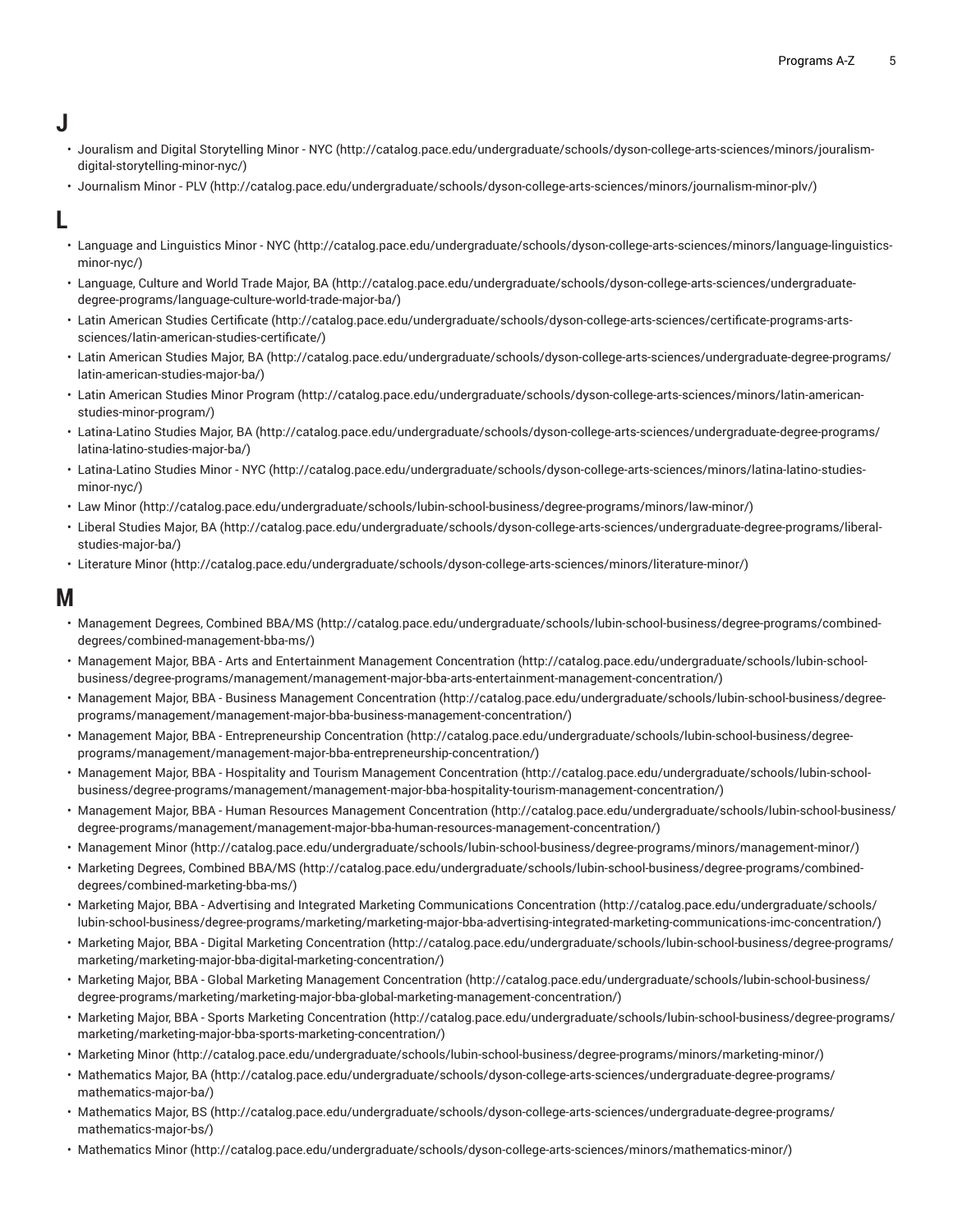- [Middle Eastern Studies Minor](http://catalog.pace.edu/undergraduate/schools/dyson-college-arts-sciences/minors/middle-eastern-studies-minor/) ([http://catalog.pace.edu/undergraduate/schools/dyson-college-arts-sciences/minors/middle-eastern-studies](http://catalog.pace.edu/undergraduate/schools/dyson-college-arts-sciences/minors/middle-eastern-studies-minor/)[minor/](http://catalog.pace.edu/undergraduate/schools/dyson-college-arts-sciences/minors/middle-eastern-studies-minor/))
- [Minors](http://catalog.pace.edu/undergraduate/schools/dyson-college-arts-sciences/minors/) (<http://catalog.pace.edu/undergraduate/schools/dyson-college-arts-sciences/minors/>)
- Modern [Languages](http://catalog.pace.edu/undergraduate/schools/dyson-college-arts-sciences/undergraduate-degree-programs/modern-languages-cultures-major-ba/) and Cultures Major, BA [\(http://catalog.pace.edu/undergraduate/schools/dyson-college-arts-sciences/undergraduate-degree](http://catalog.pace.edu/undergraduate/schools/dyson-college-arts-sciences/undergraduate-degree-programs/modern-languages-cultures-major-ba/)[programs/modern-languages-cultures-major-ba/\)](http://catalog.pace.edu/undergraduate/schools/dyson-college-arts-sciences/undergraduate-degree-programs/modern-languages-cultures-major-ba/)
- Modern Languages and Cultures: [Spanish/Publishing,](http://catalog.pace.edu/undergraduate/schools/dyson-college-arts-sciences/accelerated-combined-undergraduate-graduate-ba-bs-masters-juris-doctor-programs/modern-languages-cultures-spanish-publishing-ba-ms/) BA/MS [\(http://catalog.pace.edu/undergraduate/schools/dyson-college-arts-sciences/](http://catalog.pace.edu/undergraduate/schools/dyson-college-arts-sciences/accelerated-combined-undergraduate-graduate-ba-bs-masters-juris-doctor-programs/modern-languages-cultures-spanish-publishing-ba-ms/) [accelerated-combined-undergraduate-graduate-ba-bs-masters-juris-doctor-programs/modern-languages-cultures-spanish-publishing-ba-ms/](http://catalog.pace.edu/undergraduate/schools/dyson-college-arts-sciences/accelerated-combined-undergraduate-graduate-ba-bs-masters-juris-doctor-programs/modern-languages-cultures-spanish-publishing-ba-ms/))
- [Musical](http://catalog.pace.edu/undergraduate/schools/dyson-college-arts-sciences/undergraduate-degree-programs/musical-theater-major-bfa/) Theater Major, BFA ([http://catalog.pace.edu/undergraduate/schools/dyson-college-arts-sciences/undergraduate-degree-programs/](http://catalog.pace.edu/undergraduate/schools/dyson-college-arts-sciences/undergraduate-degree-programs/musical-theater-major-bfa/) [musical-theater-major-bfa/](http://catalog.pace.edu/undergraduate/schools/dyson-college-arts-sciences/undergraduate-degree-programs/musical-theater-major-bfa/))

#### **N**

- [Neuroscience](http://catalog.pace.edu/undergraduate/schools/dyson-college-arts-sciences/minors/neuroscience-minor/) Minor (<http://catalog.pace.edu/undergraduate/schools/dyson-college-arts-sciences/minors/neuroscience-minor/>)
- New York City [Studies](http://catalog.pace.edu/undergraduate/schools/dyson-college-arts-sciences/minors/new-york-city-studies-minor/) Minor [\(http://catalog.pace.edu/undergraduate/schools/dyson-college-arts-sciences/minors/new-york-city-studies-minor/\)](http://catalog.pace.edu/undergraduate/schools/dyson-college-arts-sciences/minors/new-york-city-studies-minor/)
- [NonProfit](http://catalog.pace.edu/undergraduate/schools/dyson-college-arts-sciences/minors/nonprofit-studies-minor/) Studies Minor [\(http://catalog.pace.edu/undergraduate/schools/dyson-college-arts-sciences/minors/nonprofit-studies-minor/](http://catalog.pace.edu/undergraduate/schools/dyson-college-arts-sciences/minors/nonprofit-studies-minor/))
- [Nursing](http://catalog.pace.edu/undergraduate/schools/college-health-professions/nursing-degrees/nursing-major-abs/) Major, ABS ([http://catalog.pace.edu/undergraduate/schools/college-health-professions/nursing-degrees/nursing-major-abs/\)](http://catalog.pace.edu/undergraduate/schools/college-health-professions/nursing-degrees/nursing-major-abs/)
- Nursing Online [Program,](http://catalog.pace.edu/undergraduate/schools/college-health-professions/nursing-degrees/nursing-online-program-bs/) BS [\(http://catalog.pace.edu/undergraduate/schools/college-health-professions/nursing-degrees/nursing-online-program](http://catalog.pace.edu/undergraduate/schools/college-health-professions/nursing-degrees/nursing-online-program-bs/)[bs/](http://catalog.pace.edu/undergraduate/schools/college-health-professions/nursing-degrees/nursing-online-program-bs/))

#### **P**

- Pace Online BBA in [Business](http://catalog.pace.edu/undergraduate/schools/lubin-school-business/degree-programs/degree-programs-adult-students/ipace-bba-business-studies/) Studies [\(http://catalog.pace.edu/undergraduate/schools/lubin-school-business/degree-programs/degree-programs](http://catalog.pace.edu/undergraduate/schools/lubin-school-business/degree-programs/degree-programs-adult-students/ipace-bba-business-studies/)[adult-students/ipace-bba-business-studies/](http://catalog.pace.edu/undergraduate/schools/lubin-school-business/degree-programs/degree-programs-adult-students/ipace-bba-business-studies/))
- Peace and Justice [Studies](http://catalog.pace.edu/undergraduate/schools/dyson-college-arts-sciences/minors/peace-justice-studies-minor-nyc/) Minor NYC [\(http://catalog.pace.edu/undergraduate/schools/dyson-college-arts-sciences/minors/peace-justice](http://catalog.pace.edu/undergraduate/schools/dyson-college-arts-sciences/minors/peace-justice-studies-minor-nyc/)[studies-minor-nyc/\)](http://catalog.pace.edu/undergraduate/schools/dyson-college-arts-sciences/minors/peace-justice-studies-minor-nyc/)
- Peace and Justice [Studies,](http://catalog.pace.edu/undergraduate/schools/dyson-college-arts-sciences/undergraduate-degree-programs/peace-justice-studies-ba/) BA ([http://catalog.pace.edu/undergraduate/schools/dyson-college-arts-sciences/undergraduate-degree-programs/](http://catalog.pace.edu/undergraduate/schools/dyson-college-arts-sciences/undergraduate-degree-programs/peace-justice-studies-ba/) [peace-justice-studies-ba/\)](http://catalog.pace.edu/undergraduate/schools/dyson-college-arts-sciences/undergraduate-degree-programs/peace-justice-studies-ba/)
- Personality and Social [Psychology](http://catalog.pace.edu/undergraduate/schools/dyson-college-arts-sciences/undergraduate-degree-programs/personality-social-psychology-major-ba/) Major, BA [\(http://catalog.pace.edu/undergraduate/schools/dyson-college-arts-sciences/undergraduate-degree](http://catalog.pace.edu/undergraduate/schools/dyson-college-arts-sciences/undergraduate-degree-programs/personality-social-psychology-major-ba/)[programs/personality-social-psychology-major-ba/](http://catalog.pace.edu/undergraduate/schools/dyson-college-arts-sciences/undergraduate-degree-programs/personality-social-psychology-major-ba/))
- [Philosophy](http://catalog.pace.edu/undergraduate/schools/dyson-college-arts-sciences/undergraduate-degree-programs/philosophy-religious-studies-major-ba/) and Religious Studies Major, BA ([http://catalog.pace.edu/undergraduate/schools/dyson-college-arts-sciences/undergraduate-degree](http://catalog.pace.edu/undergraduate/schools/dyson-college-arts-sciences/undergraduate-degree-programs/philosophy-religious-studies-major-ba/)[programs/philosophy-religious-studies-major-ba/](http://catalog.pace.edu/undergraduate/schools/dyson-college-arts-sciences/undergraduate-degree-programs/philosophy-religious-studies-major-ba/))
- [Philosophy Minor](http://catalog.pace.edu/undergraduate/schools/dyson-college-arts-sciences/minors/philosophy-minor/) (<http://catalog.pace.edu/undergraduate/schools/dyson-college-arts-sciences/minors/philosophy-minor/>)
- [Photography](http://catalog.pace.edu/undergraduate/schools/dyson-college-arts-sciences/certificate-programs-arts-sciences/photography-certificate/) Certificate ([http://catalog.pace.edu/undergraduate/schools/dyson-college-arts-sciences/certificate-programs-arts-sciences/](http://catalog.pace.edu/undergraduate/schools/dyson-college-arts-sciences/certificate-programs-arts-sciences/photography-certificate/) [photography-certificate/](http://catalog.pace.edu/undergraduate/schools/dyson-college-arts-sciences/certificate-programs-arts-sciences/photography-certificate/))
- [Photography](http://catalog.pace.edu/undergraduate/schools/dyson-college-arts-sciences/minors/photography-minor-nyc/) Minor NYC [\(http://catalog.pace.edu/undergraduate/schools/dyson-college-arts-sciences/minors/photography-minor-nyc/](http://catalog.pace.edu/undergraduate/schools/dyson-college-arts-sciences/minors/photography-minor-nyc/))
- Political Science [Certificate](http://catalog.pace.edu/undergraduate/schools/dyson-college-arts-sciences/certificate-programs-arts-sciences/political-science-certificate/) [\(http://catalog.pace.edu/undergraduate/schools/dyson-college-arts-sciences/certificate-programs-arts-sciences/](http://catalog.pace.edu/undergraduate/schools/dyson-college-arts-sciences/certificate-programs-arts-sciences/political-science-certificate/) [political-science-certificate/\)](http://catalog.pace.edu/undergraduate/schools/dyson-college-arts-sciences/certificate-programs-arts-sciences/political-science-certificate/)
- [Political](http://catalog.pace.edu/undergraduate/schools/dyson-college-arts-sciences/undergraduate-degree-programs/political-science-major-ba/) Science Major, BA [\(http://catalog.pace.edu/undergraduate/schools/dyson-college-arts-sciences/undergraduate-degree-programs/](http://catalog.pace.edu/undergraduate/schools/dyson-college-arts-sciences/undergraduate-degree-programs/political-science-major-ba/) [political-science-major-ba/\)](http://catalog.pace.edu/undergraduate/schools/dyson-college-arts-sciences/undergraduate-degree-programs/political-science-major-ba/)
- [Pre-Law](http://catalog.pace.edu/undergraduate/schools/lubin-school-business/degree-programs/minors/pre-law-minor/) Minor [\(http://catalog.pace.edu/undergraduate/schools/lubin-school-business/degree-programs/minors/pre-law-minor/](http://catalog.pace.edu/undergraduate/schools/lubin-school-business/degree-programs/minors/pre-law-minor/))
- [Production](http://catalog.pace.edu/undergraduate/schools/dyson-college-arts-sciences/undergraduate-degree-programs/production-design-stage-screen-bfa/) and Design for Stage and Screen, BFA ([http://catalog.pace.edu/undergraduate/schools/dyson-college-arts-sciences/undergraduate](http://catalog.pace.edu/undergraduate/schools/dyson-college-arts-sciences/undergraduate-degree-programs/production-design-stage-screen-bfa/)[degree-programs/production-design-stage-screen-bfa/](http://catalog.pace.edu/undergraduate/schools/dyson-college-arts-sciences/undergraduate-degree-programs/production-design-stage-screen-bfa/))
- Professional [Communication](http://catalog.pace.edu/undergraduate/schools/dyson-college-arts-sciences/undergraduate-degree-programs/professional-communication-studies-bs/) Studies, BS ([http://catalog.pace.edu/undergraduate/schools/dyson-college-arts-sciences/undergraduate-degree](http://catalog.pace.edu/undergraduate/schools/dyson-college-arts-sciences/undergraduate-degree-programs/professional-communication-studies-bs/)[programs/professional-communication-studies-bs/\)](http://catalog.pace.edu/undergraduate/schools/dyson-college-arts-sciences/undergraduate-degree-programs/professional-communication-studies-bs/)
- [Professional](http://catalog.pace.edu/undergraduate/schools/seidenberg-school-computer-science-information-systems/degree-programs/professional-computer-studies-major-bs/) Computer Studies Major, BS [\(http://catalog.pace.edu/undergraduate/schools/seidenberg-school-computer-science-information](http://catalog.pace.edu/undergraduate/schools/seidenberg-school-computer-science-information-systems/degree-programs/professional-computer-studies-major-bs/)[systems/degree-programs/professional-computer-studies-major-bs/](http://catalog.pace.edu/undergraduate/schools/seidenberg-school-computer-science-information-systems/degree-programs/professional-computer-studies-major-bs/))
- Professional Selling and Sales [Management](http://catalog.pace.edu/undergraduate/schools/lubin-school-business/degree-programs/minors/professional-selling-sales-management-minor/) Minor ([http://catalog.pace.edu/undergraduate/schools/lubin-school-business/degree-programs/](http://catalog.pace.edu/undergraduate/schools/lubin-school-business/degree-programs/minors/professional-selling-sales-management-minor/) [minors/professional-selling-sales-management-minor/\)](http://catalog.pace.edu/undergraduate/schools/lubin-school-business/degree-programs/minors/professional-selling-sales-management-minor/)
- [Professional](http://catalog.pace.edu/undergraduate/schools/dyson-college-arts-sciences/undergraduate-degree-programs/professional-studies-major-bs/) Studies Major, BS ([http://catalog.pace.edu/undergraduate/schools/dyson-college-arts-sciences/undergraduate-degree-programs/](http://catalog.pace.edu/undergraduate/schools/dyson-college-arts-sciences/undergraduate-degree-programs/professional-studies-major-bs/) [professional-studies-major-bs/](http://catalog.pace.edu/undergraduate/schools/dyson-college-arts-sciences/undergraduate-degree-programs/professional-studies-major-bs/))
- [Professional](http://catalog.pace.edu/undergraduate/schools/seidenberg-school-computer-science-information-systems/degree-programs/professional-technology-studies-bs/) Technology Studies, BS [\(http://catalog.pace.edu/undergraduate/schools/seidenberg-school-computer-science-information-systems/](http://catalog.pace.edu/undergraduate/schools/seidenberg-school-computer-science-information-systems/degree-programs/professional-technology-studies-bs/) [degree-programs/professional-technology-studies-bs/](http://catalog.pace.edu/undergraduate/schools/seidenberg-school-computer-science-information-systems/degree-programs/professional-technology-studies-bs/))
- [Psychology](http://catalog.pace.edu/undergraduate/schools/dyson-college-arts-sciences/accelerated-combined-undergraduate-graduate-ba-bs-masters-juris-doctor-programs/psychology-mental-health-counseling-ba-ms/) BA/Mental Health Counseling MS ([http://catalog.pace.edu/undergraduate/schools/dyson-college-arts-sciences/accelerated](http://catalog.pace.edu/undergraduate/schools/dyson-college-arts-sciences/accelerated-combined-undergraduate-graduate-ba-bs-masters-juris-doctor-programs/psychology-mental-health-counseling-ba-ms/)[combined-undergraduate-graduate-ba-bs-masters-juris-doctor-programs/psychology-mental-health-counseling-ba-ms/](http://catalog.pace.edu/undergraduate/schools/dyson-college-arts-sciences/accelerated-combined-undergraduate-graduate-ba-bs-masters-juris-doctor-programs/psychology-mental-health-counseling-ba-ms/))
- [Psychology](http://catalog.pace.edu/undergraduate/schools/dyson-college-arts-sciences/undergraduate-degree-programs/psychology-major-ba/) Major, BA [\(http://catalog.pace.edu/undergraduate/schools/dyson-college-arts-sciences/undergraduate-degree-programs/psychology](http://catalog.pace.edu/undergraduate/schools/dyson-college-arts-sciences/undergraduate-degree-programs/psychology-major-ba/)[major-ba/](http://catalog.pace.edu/undergraduate/schools/dyson-college-arts-sciences/undergraduate-degree-programs/psychology-major-ba/))
- [Psychology](http://catalog.pace.edu/undergraduate/schools/dyson-college-arts-sciences/minors/psychology-minor/) Minor [\(http://catalog.pace.edu/undergraduate/schools/dyson-college-arts-sciences/minors/psychology-minor/](http://catalog.pace.edu/undergraduate/schools/dyson-college-arts-sciences/minors/psychology-minor/))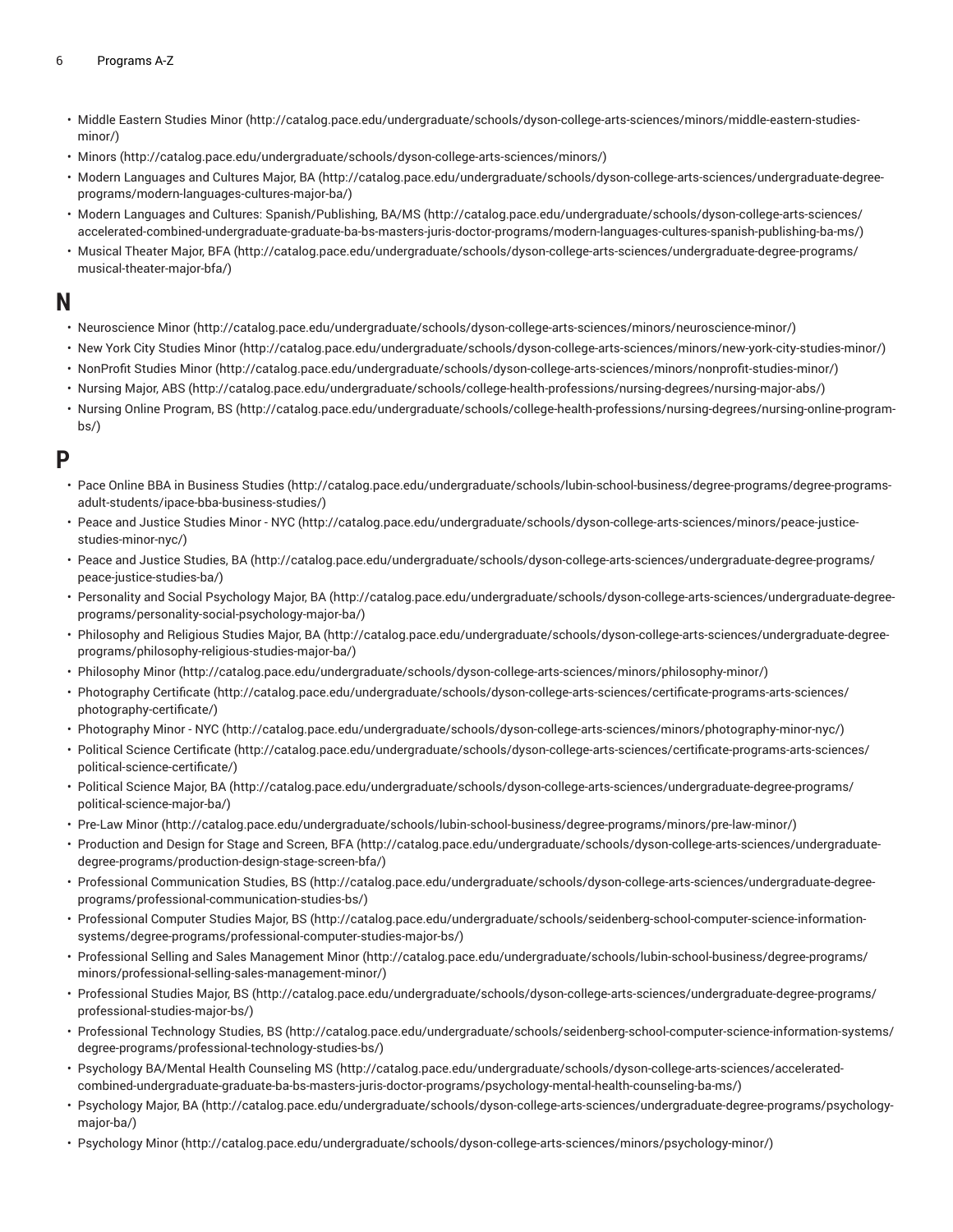- [Psychology/Psychology,](http://catalog.pace.edu/undergraduate/schools/dyson-college-arts-sciences/accelerated-combined-undergraduate-graduate-ba-bs-masters-juris-doctor-programs/psychology-psychology-ba-ma/) BA/MA [\(http://catalog.pace.edu/undergraduate/schools/dyson-college-arts-sciences/accelerated-combined](http://catalog.pace.edu/undergraduate/schools/dyson-college-arts-sciences/accelerated-combined-undergraduate-graduate-ba-bs-masters-juris-doctor-programs/psychology-psychology-ba-ma/)[undergraduate-graduate-ba-bs-masters-juris-doctor-programs/psychology-psychology-ba-ma/](http://catalog.pace.edu/undergraduate/schools/dyson-college-arts-sciences/accelerated-combined-undergraduate-graduate-ba-bs-masters-juris-doctor-programs/psychology-psychology-ba-ma/))
- Public [Accounting](http://catalog.pace.edu/undergraduate/schools/lubin-school-business/degree-programs/accounting/public-accounting-major-bba/) Major, BBA [\(http://catalog.pace.edu/undergraduate/schools/lubin-school-business/degree-programs/accounting/public](http://catalog.pace.edu/undergraduate/schools/lubin-school-business/degree-programs/accounting/public-accounting-major-bba/)[accounting-major-bba/](http://catalog.pace.edu/undergraduate/schools/lubin-school-business/degree-programs/accounting/public-accounting-major-bba/))
- Public [Administration,](http://catalog.pace.edu/undergraduate/schools/dyson-college-arts-sciences/accelerated-combined-undergraduate-graduate-ba-bs-masters-juris-doctor-programs/public-administration-ba-select-majors-mpa/) BA (Select Majors)/MPA ([http://catalog.pace.edu/undergraduate/schools/dyson-college-arts-sciences/accelerated](http://catalog.pace.edu/undergraduate/schools/dyson-college-arts-sciences/accelerated-combined-undergraduate-graduate-ba-bs-masters-juris-doctor-programs/public-administration-ba-select-majors-mpa/)[combined-undergraduate-graduate-ba-bs-masters-juris-doctor-programs/public-administration-ba-select-majors-mpa/\)](http://catalog.pace.edu/undergraduate/schools/dyson-college-arts-sciences/accelerated-combined-undergraduate-graduate-ba-bs-masters-juris-doctor-programs/public-administration-ba-select-majors-mpa/)
- [Public Health Minor](http://catalog.pace.edu/undergraduate/schools/college-health-professions/curriculum-information/public-health-minor/) ([http://catalog.pace.edu/undergraduate/schools/college-health-professions/curriculum-information/public-health-minor/\)](http://catalog.pace.edu/undergraduate/schools/college-health-professions/curriculum-information/public-health-minor/)
- Public [Relations](http://catalog.pace.edu/undergraduate/schools/dyson-college-arts-sciences/undergraduate-degree-programs/public-relations-major-bs/) Major, BS ([http://catalog.pace.edu/undergraduate/schools/dyson-college-arts-sciences/undergraduate-degree-programs/public](http://catalog.pace.edu/undergraduate/schools/dyson-college-arts-sciences/undergraduate-degree-programs/public-relations-major-bs/)[relations-major-bs/](http://catalog.pace.edu/undergraduate/schools/dyson-college-arts-sciences/undergraduate-degree-programs/public-relations-major-bs/))
- Public [Relations](http://catalog.pace.edu/undergraduate/schools/dyson-college-arts-sciences/minors/public-relations-minor-plv/) Minor PLV ([http://catalog.pace.edu/undergraduate/schools/dyson-college-arts-sciences/minors/public-relations-minor-plv/\)](http://catalog.pace.edu/undergraduate/schools/dyson-college-arts-sciences/minors/public-relations-minor-plv/)

# **Q**

• Queer [Studies](http://catalog.pace.edu/undergraduate/schools/dyson-college-arts-sciences/minors/queer-studies-minor/) Minor - NYC [\(http://catalog.pace.edu/undergraduate/schools/dyson-college-arts-sciences/minors/queer-studies-minor/](http://catalog.pace.edu/undergraduate/schools/dyson-college-arts-sciences/minors/queer-studies-minor/))

### **R**

- [Religious Studies Minor](http://catalog.pace.edu/undergraduate/schools/dyson-college-arts-sciences/minors/religious-studies-minor/) [\(http://catalog.pace.edu/undergraduate/schools/dyson-college-arts-sciences/minors/religious-studies-minor/](http://catalog.pace.edu/undergraduate/schools/dyson-college-arts-sciences/minors/religious-studies-minor/))
- [RN-4, BS](http://catalog.pace.edu/undergraduate/schools/college-health-professions/nursing-degrees/rn-4-bs/) ([http://catalog.pace.edu/undergraduate/schools/college-health-professions/nursing-degrees/rn-4-bs/\)](http://catalog.pace.edu/undergraduate/schools/college-health-professions/nursing-degrees/rn-4-bs/)
- [Russian](http://catalog.pace.edu/undergraduate/schools/dyson-college-arts-sciences/minors/russian-minor-nyc/) Minor NYC [\(http://catalog.pace.edu/undergraduate/schools/dyson-college-arts-sciences/minors/russian-minor-nyc/\)](http://catalog.pace.edu/undergraduate/schools/dyson-college-arts-sciences/minors/russian-minor-nyc/)

# **S**

- [Sociology/Anthropology](http://catalog.pace.edu/undergraduate/schools/dyson-college-arts-sciences/undergraduate-degree-programs/sociology-anthropology-major-ba/) Major, BA ([http://catalog.pace.edu/undergraduate/schools/dyson-college-arts-sciences/undergraduate-degree](http://catalog.pace.edu/undergraduate/schools/dyson-college-arts-sciences/undergraduate-degree-programs/sociology-anthropology-major-ba/)[programs/sociology-anthropology-major-ba/\)](http://catalog.pace.edu/undergraduate/schools/dyson-college-arts-sciences/undergraduate-degree-programs/sociology-anthropology-major-ba/)
- [Sociology/Anthropology](http://catalog.pace.edu/undergraduate/schools/dyson-college-arts-sciences/minors/sociologyanthropology-minor/) Minor ([http://catalog.pace.edu/undergraduate/schools/dyson-college-arts-sciences/minors/sociologyanthropology](http://catalog.pace.edu/undergraduate/schools/dyson-college-arts-sciences/minors/sociologyanthropology-minor/)[minor/](http://catalog.pace.edu/undergraduate/schools/dyson-college-arts-sciences/minors/sociologyanthropology-minor/))
- Spanish [Certificate](http://catalog.pace.edu/undergraduate/schools/dyson-college-arts-sciences/certificate-programs-arts-sciences/spanish-certificate/) ([http://catalog.pace.edu/undergraduate/schools/dyson-college-arts-sciences/certificate-programs-arts-sciences/spanish](http://catalog.pace.edu/undergraduate/schools/dyson-college-arts-sciences/certificate-programs-arts-sciences/spanish-certificate/)[certificate/](http://catalog.pace.edu/undergraduate/schools/dyson-college-arts-sciences/certificate-programs-arts-sciences/spanish-certificate/))
- [Spanish](http://catalog.pace.edu/undergraduate/schools/dyson-college-arts-sciences/undergraduate-degree-programs/spanish-major-ba/) Major, BA ([http://catalog.pace.edu/undergraduate/schools/dyson-college-arts-sciences/undergraduate-degree-programs/spanish-major](http://catalog.pace.edu/undergraduate/schools/dyson-college-arts-sciences/undergraduate-degree-programs/spanish-major-ba/)[ba/](http://catalog.pace.edu/undergraduate/schools/dyson-college-arts-sciences/undergraduate-degree-programs/spanish-major-ba/))
- [Spanish Minor](http://catalog.pace.edu/undergraduate/schools/dyson-college-arts-sciences/minors/spanish-minor/) (<http://catalog.pace.edu/undergraduate/schools/dyson-college-arts-sciences/minors/spanish-minor/>)
- Special Events [Marketing](http://catalog.pace.edu/undergraduate/schools/lubin-school-business/degree-programs/minors/special-events-marketing-minor/) Minor [\(http://catalog.pace.edu/undergraduate/schools/lubin-school-business/degree-programs/minors/special-events](http://catalog.pace.edu/undergraduate/schools/lubin-school-business/degree-programs/minors/special-events-marketing-minor/)[marketing-minor/\)](http://catalog.pace.edu/undergraduate/schools/lubin-school-business/degree-programs/minors/special-events-marketing-minor/)
- [Speech-Language](http://catalog.pace.edu/undergraduate/schools/college-health-professions/curriculum-information/speech-language-pathology-audiology-ba/) Pathology and Audiology, BA [\(http://catalog.pace.edu/undergraduate/schools/college-health-professions/curriculum](http://catalog.pace.edu/undergraduate/schools/college-health-professions/curriculum-information/speech-language-pathology-audiology-ba/)[information/speech-language-pathology-audiology-ba/](http://catalog.pace.edu/undergraduate/schools/college-health-professions/curriculum-information/speech-language-pathology-audiology-ba/))
- Sports [Marketing](http://catalog.pace.edu/undergraduate/schools/lubin-school-business/degree-programs/minors/sports-marketing-minor/) Minor ([http://catalog.pace.edu/undergraduate/schools/lubin-school-business/degree-programs/minors/sports-marketing](http://catalog.pace.edu/undergraduate/schools/lubin-school-business/degree-programs/minors/sports-marketing-minor/)[minor/](http://catalog.pace.edu/undergraduate/schools/lubin-school-business/degree-programs/minors/sports-marketing-minor/))
- Sports Media and [Broadcasting](http://catalog.pace.edu/undergraduate/schools/dyson-college-arts-sciences/minors/sports-media-broadcasting-minor/) Minor ([http://catalog.pace.edu/undergraduate/schools/dyson-college-arts-sciences/minors/sports-media](http://catalog.pace.edu/undergraduate/schools/dyson-college-arts-sciences/minors/sports-media-broadcasting-minor/)[broadcasting-minor/\)](http://catalog.pace.edu/undergraduate/schools/dyson-college-arts-sciences/minors/sports-media-broadcasting-minor/)
- [Stage Management, BA](http://catalog.pace.edu/undergraduate/schools/dyson-college-arts-sciences/undergraduate-degree-programs/stage-management-ba/) [\(http://catalog.pace.edu/undergraduate/schools/dyson-college-arts-sciences/undergraduate-degree-programs/stage](http://catalog.pace.edu/undergraduate/schools/dyson-college-arts-sciences/undergraduate-degree-programs/stage-management-ba/)[management-ba/](http://catalog.pace.edu/undergraduate/schools/dyson-college-arts-sciences/undergraduate-degree-programs/stage-management-ba/))
- [Sustainability](http://catalog.pace.edu/undergraduate/schools/dyson-college-arts-sciences/minors/sustainability-minor-nyc/) Minor NYC [\(http://catalog.pace.edu/undergraduate/schools/dyson-college-arts-sciences/minors/sustainability-minor-nyc/\)](http://catalog.pace.edu/undergraduate/schools/dyson-college-arts-sciences/minors/sustainability-minor-nyc/)

### **T**

- Tax [Minor \(http://catalog.pace.edu/undergraduate/schools/lubin-school-business/degree-programs/minors/tax-minor/](http://catalog.pace.edu/undergraduate/schools/lubin-school-business/degree-programs/minors/tax-minor/))
- Teaching [Adolescents,](http://catalog.pace.edu/undergraduate/schools/dyson-college-arts-sciences/accelerated-combined-undergraduate-graduate-ba-bs-masters-juris-doctor-programs/teaching-adolescents-ba-select-majors-ms/) BA (Select Majors)/MS ([http://catalog.pace.edu/undergraduate/schools/dyson-college-arts-sciences/accelerated](http://catalog.pace.edu/undergraduate/schools/dyson-college-arts-sciences/accelerated-combined-undergraduate-graduate-ba-bs-masters-juris-doctor-programs/teaching-adolescents-ba-select-majors-ms/)[combined-undergraduate-graduate-ba-bs-masters-juris-doctor-programs/teaching-adolescents-ba-select-majors-ms/\)](http://catalog.pace.edu/undergraduate/schools/dyson-college-arts-sciences/accelerated-combined-undergraduate-graduate-ba-bs-masters-juris-doctor-programs/teaching-adolescents-ba-select-majors-ms/)
- [Translation](http://catalog.pace.edu/undergraduate/schools/dyson-college-arts-sciences/minors/translation-studies-minor-nyc/) Studies Minor NYC ([http://catalog.pace.edu/undergraduate/schools/dyson-college-arts-sciences/minors/translation-studies-minor](http://catalog.pace.edu/undergraduate/schools/dyson-college-arts-sciences/minors/translation-studies-minor-nyc/)[nyc/](http://catalog.pace.edu/undergraduate/schools/dyson-college-arts-sciences/minors/translation-studies-minor-nyc/))

### **U**

• Urban [Studies](http://catalog.pace.edu/undergraduate/schools/dyson-college-arts-sciences/minors/urban-studies-minor-nyc/) Minor - NYC (<http://catalog.pace.edu/undergraduate/schools/dyson-college-arts-sciences/minors/urban-studies-minor-nyc/>)

### **W**

• [Women's](http://catalog.pace.edu/undergraduate/schools/dyson-college-arts-sciences/undergraduate-degree-programs/womens-gender-studies-major-ba/) and Gender Studies Major, BA ([http://catalog.pace.edu/undergraduate/schools/dyson-college-arts-sciences/undergraduate-degree](http://catalog.pace.edu/undergraduate/schools/dyson-college-arts-sciences/undergraduate-degree-programs/womens-gender-studies-major-ba/)[programs/womens-gender-studies-major-ba/](http://catalog.pace.edu/undergraduate/schools/dyson-college-arts-sciences/undergraduate-degree-programs/womens-gender-studies-major-ba/))